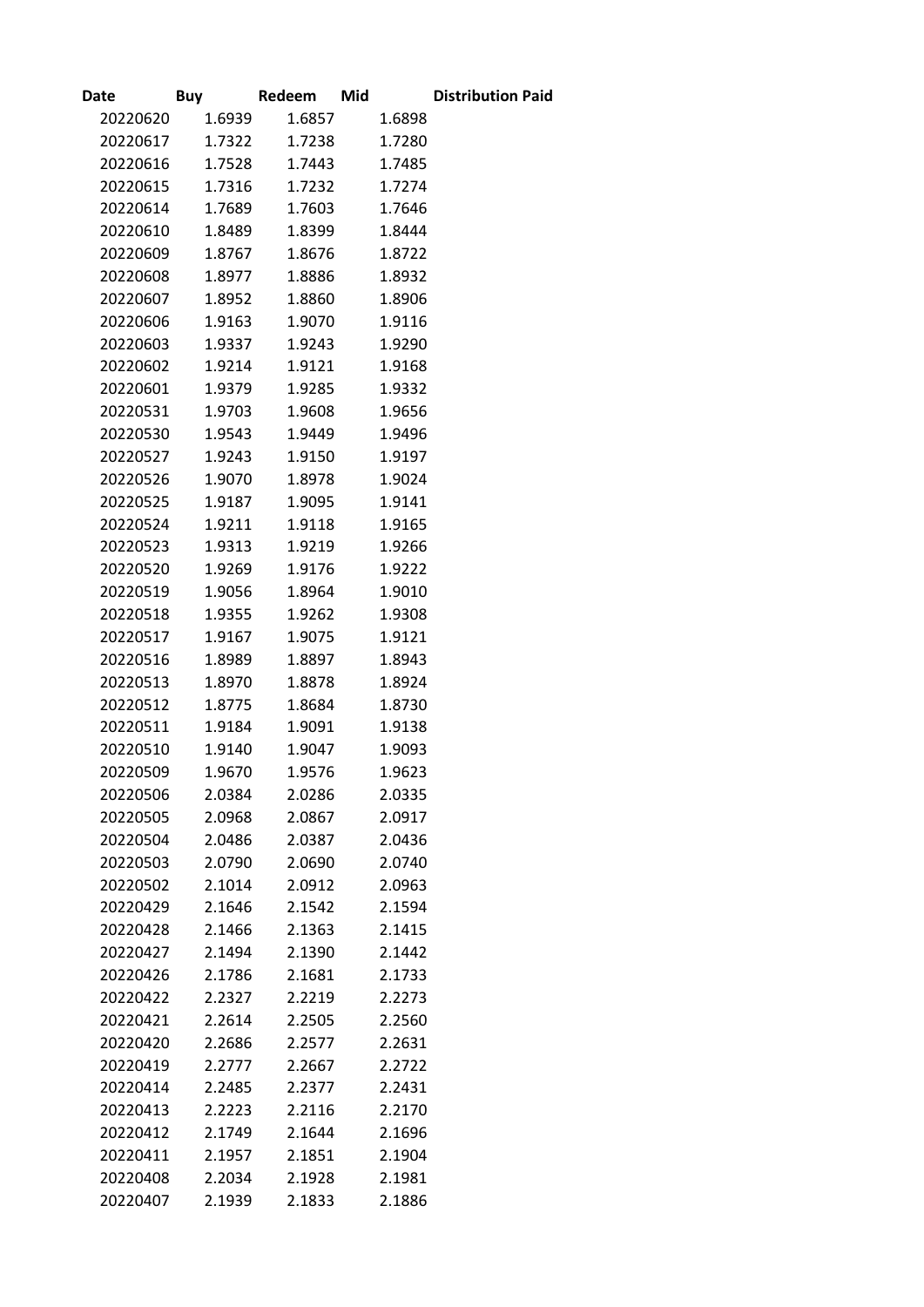| 20220406 | 2.2275 | 2.2167 | 2.2221 |
|----------|--------|--------|--------|
| 20220405 | 2.2620 | 2.2511 | 2.2565 |
| 20220404 | 2.2761 | 2.2651 | 2.2706 |
| 20220401 | 2.2535 | 2.2426 | 2.2480 |
| 20220331 | 2.2442 | 2.2334 | 2.2388 |
| 20220330 | 2.2277 | 2.2169 | 2.2223 |
| 20220329 | 2.2044 | 2.1938 | 2.1991 |
| 20220328 | 2.1848 | 2.1742 | 2.1795 |
| 20220325 | 2.1957 | 2.1851 | 2.1904 |
| 20220324 | 2.1895 | 2.1789 | 2.1842 |
| 20220323 | 2.2013 | 2.1907 | 2.1960 |
| 20220322 | 2.1858 | 2.1753 | 2.1806 |
| 20220321 | 2.1716 | 2.1612 | 2.1664 |
| 20220318 | 2.1676 | 2.1571 | 2.1624 |
| 20220317 | 2.1438 | 2.1334 | 2.1386 |
| 20220316 | 2.1150 | 2.1048 | 2.1099 |
| 20220315 | 2.0984 | 2.0883 | 2.0933 |
| 20220314 | 2.1179 | 2.1077 | 2.1128 |
| 20220311 | 2.1158 | 2.1056 | 2.1107 |
| 20220310 | 2.1049 | 2.0947 | 2.0998 |
| 20220309 | 2.0705 | 2.0606 | 2.0656 |
| 20220308 | 2.0457 | 2.0358 | 2.0407 |
| 20220307 | 2.0905 | 2.0804 | 2.0855 |
| 20220304 | 2.1192 | 2.1090 | 2.1141 |
| 20220303 | 2.1575 | 2.1471 | 2.1523 |
| 20220302 | 2.1528 | 2.1424 | 2.1476 |
| 20220301 | 2.1514 | 2.1411 | 2.1463 |
| 20220228 | 2.1134 | 2.1032 | 2.1083 |
| 20220225 | 2.1027 | 2.0925 | 2.0976 |
| 20220224 | 2.0743 | 2.0643 | 2.0693 |
| 20220223 | 2.1425 | 2.1322 | 2.1373 |
| 20220222 | 2.1052 | 2.0950 | 2.1001 |
| 20220221 | 2.1632 | 2.1527 | 2.1579 |
| 20220218 | 2.2044 | 2.1938 | 2.1991 |
| 20220217 | 2.2109 | 2.2003 | 2.2056 |
| 20220216 | 2.2195 | 2.2088 | 2.2142 |
| 20220215 | 2.1862 | 2.1757 | 2.1810 |
| 20220214 | 2.2161 | 2.2054 | 2.2107 |
| 20220211 | 2.2582 | 2.2473 | 2.2528 |
| 20220210 | 2.2895 | 2.2784 | 2.2839 |
| 20220209 | 2.2708 | 2.2599 | 2.2653 |
| 20220208 | 2.2420 | 2.2311 | 2.2365 |
| 20220207 | 2.2369 | 2.2261 | 2.2351 |
| 20220204 | 2.2145 | 2.2038 | 2.2092 |
| 20220203 | 2.2085 | 2.1978 | 2.2031 |
| 20220202 | 2.2587 | 2.2478 | 2.2532 |
| 20220201 | 2.2274 | 2.2166 | 2.2220 |
| 20220131 | 2.1971 | 2.1865 | 2.1918 |
| 20220128 | 2.1474 | 2.1370 | 2.1422 |
| 20220127 | 2.1003 | 2.0902 | 2.0952 |
|          |        |        |        |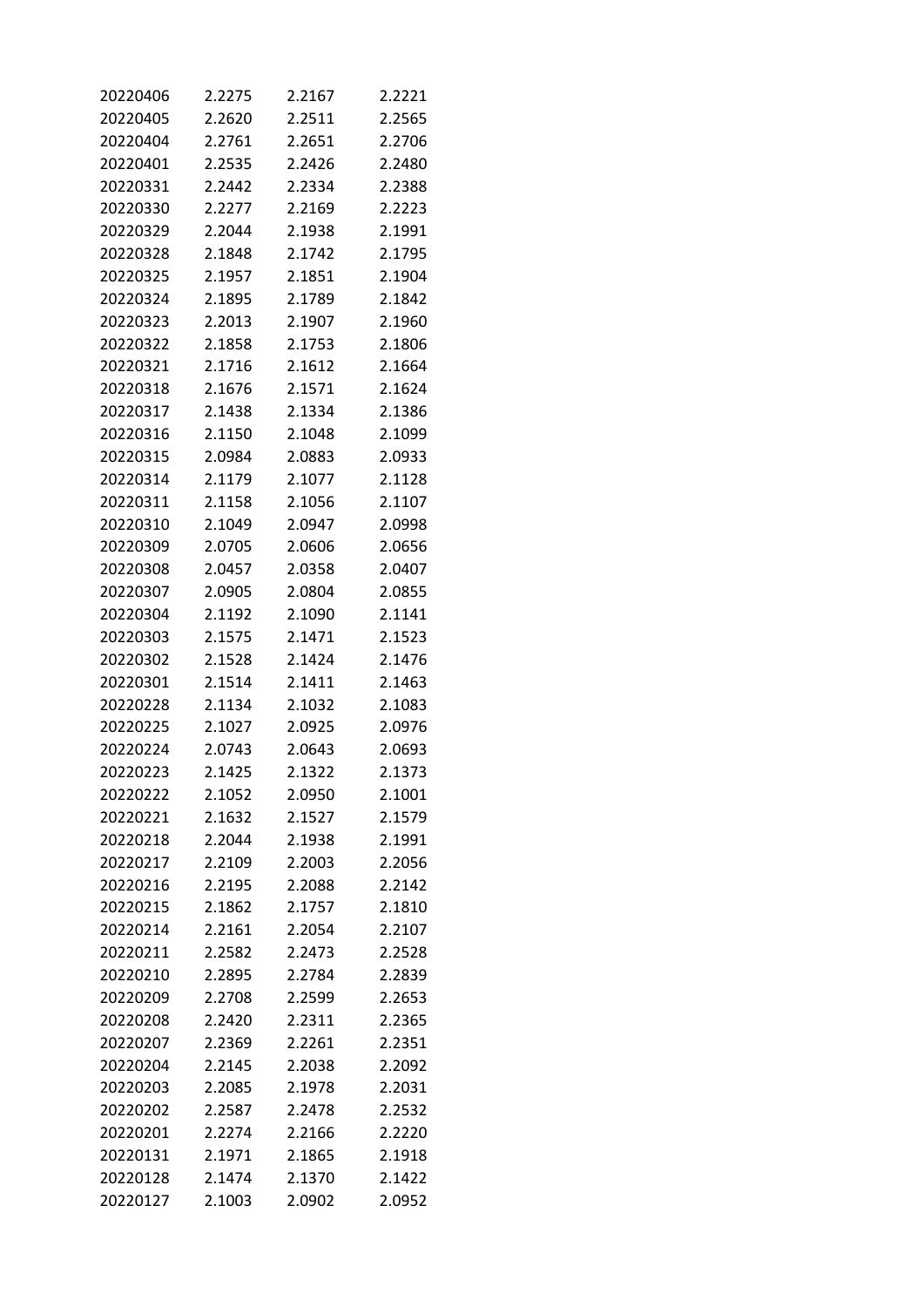| 20220125 | 2.1446           | 2.1343           | 2.1395           |
|----------|------------------|------------------|------------------|
| 20220124 | 2.2335           | 2.2227           | 2.2281           |
| 20220121 | 2.3064           | 2.2953           | 2.3009           |
| 20220120 | 2.3904           | 2.3788           | 2.3846           |
| 20220119 | 2.3760           | 2.3645           | 2.3703           |
| 20220118 | 2.3831           | 2.3716           | 2.3773           |
| 20220117 | 2.3671           | 2.3557           | 2.3614           |
| 20220114 | 2.3644           | 2.3530           | 2.3587           |
| 20220113 | 2.3618           | 2.3504           | 2.3561           |
| 20220112 | 2.3594           | 2.3480           | 2.3537           |
| 20220111 | 2.3389           | 2.3276           | 2.3333           |
| 20220110 | 2.3443           | 2.3330           | 2.3387           |
| 20220107 | 2.3692           | 2.3577           | 2.3635           |
| 20220106 | 2.3595           | 2.3481           | 2.3538           |
|          |                  |                  |                  |
| 20220105 | 2.4434<br>2.4493 | 2.4316           | 2.4375<br>2.4434 |
| 20220104 | 2.4298           | 2.4375<br>2.4181 |                  |
| 20211231 |                  |                  | 2.4240           |
| 20211230 | 2.4231           | 2.4114           | 2.4173           |
| 20211229 | 2.4285           | 2.4168           | 2.4227           |
| 20211224 | 2.3776           | 2.3661           | 2.3718           |
| 20211223 | 2.3527           | 2.3413           | 2.3470           |
| 20211222 | 2.3269           | 2.3157           | 2.3213           |
| 20211221 | 2.3101           | 2.2989           | 2.3045           |
| 20211220 | 2.3006           | 2.2895           | 2.2951           |
| 20211217 | 2.3395           | 2.3283           | 2.3339           |
| 20211216 | 2.3585           | 2.3472           | 2.3528           |
| 20211215 | 2.3276           | 2.3164           | 2.3220           |
| 20211214 | 2.3566           | 2.3453           | 2.3510           |
| 20211213 | 2.3545           | 2.3432           | 2.3489           |
| 20211210 | 2.3419           | 2.3306           | 2.3363           |
| 20211209 | 2.3183           | 2.3071           | 2.3127           |
| 20211208 | 2.3082           | 2.2971           | 2.3027           |
| 20211207 | 2.2722           | 2.2612           | 2.2667           |
| 20211206 | 2.2496           | 2.2387           | 2.2441           |
| 20211203 | 2.3127           | 2.3016           | 2.3071           |
| 20211202 | 2.3341           | 2.3228           | 2.3285           |
| 20211201 | 2.3852           | 2.3737           | 2.3795           |
| 20211130 | 2.4064           | 2.3948           | 2.4006           |
| 20211129 | 2.3562           | 2.3449           | 2.3505           |
| 20211126 | 2.3679           | 2.3565           | 2.3622           |
| 20211125 | 2.4034           | 2.3918           | 2.3976           |
| 20211124 | 2.4048           | 2.3932           | 2.3990           |
| 20211123 | 2.4300           | 2.4183           | 2.4241           |
| 20211122 | 2.4417           | 2.4299           | 2.4358           |
| 20211119 | 2.4525           | 2.4407           | 2.4466           |
| 20211118 | 2.4556           | 2.4438           | 2.4497           |
| 20211117 | 2.4473           | 2.4355           | 2.4414           |
| 20211116 | 2.4423           | 2.4305           | 2.4364           |
| 20211115 | 2.4508           | 2.4390           | 2.4449           |
| 20211112 | 2.4470           | 2.4352           | 2.4411           |
|          |                  |                  |                  |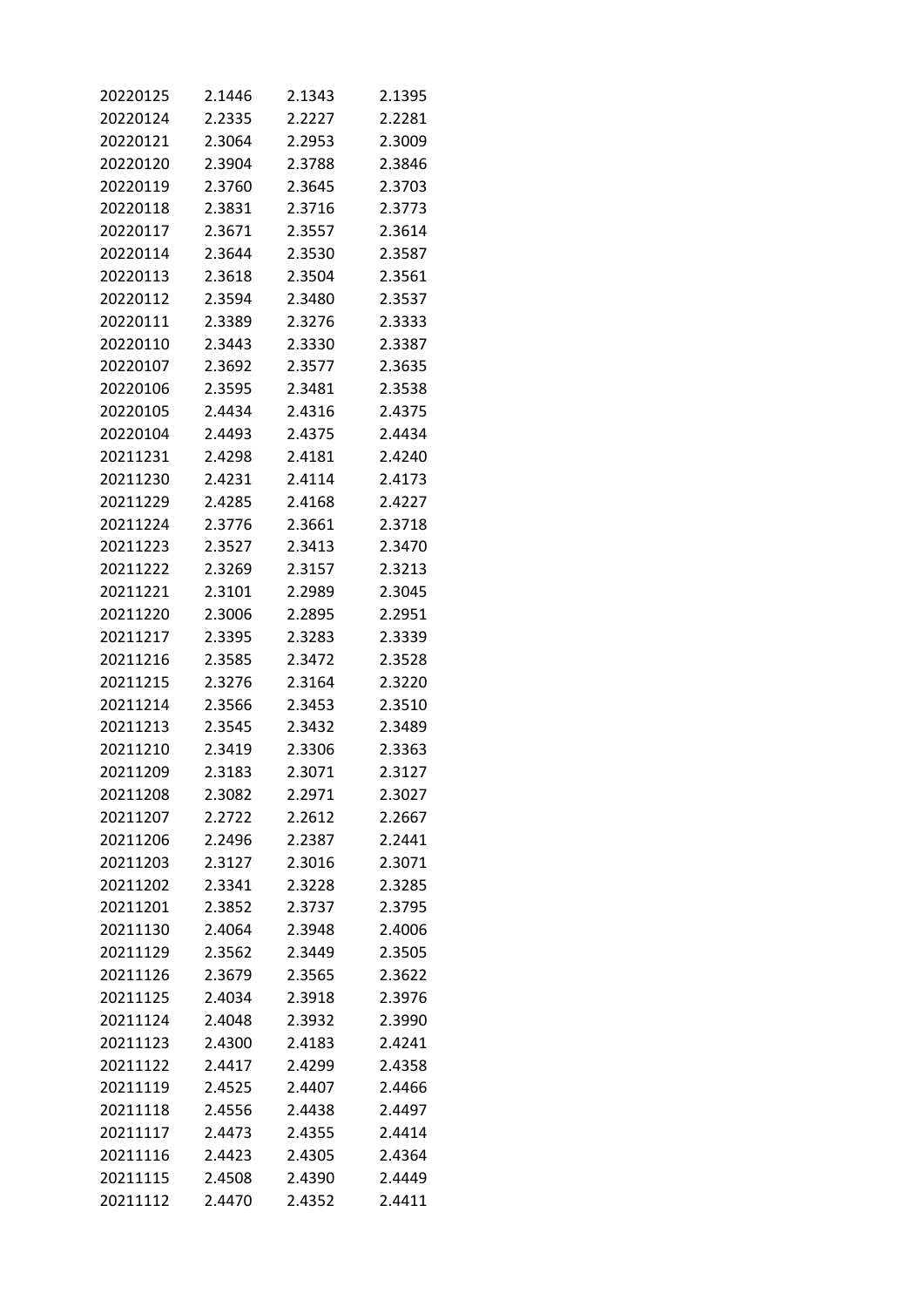| 20211111 | 2.4244 | 2.4127 | 2.4186 |
|----------|--------|--------|--------|
| 20211110 | 2.4178 | 2.4061 | 2.4119 |
| 20211109 | 2.4404 | 2.4286 | 2.4345 |
| 20211108 | 2.4124 | 2.4008 | 2.4066 |
| 20211105 | 2.4128 | 2.4011 | 2.4070 |
| 20211104 | 2.3982 | 2.3866 | 2.3924 |
| 20211103 | 2.3804 | 2.3689 | 2.3747 |
| 20211102 | 2.3772 | 2.3657 | 2.3714 |
| 20211101 | 2.3710 | 2.3595 | 2.3653 |
| 20211029 | 2.3485 | 2.3372 | 2.3429 |
| 20211028 | 2.3391 | 2.3278 | 2.3334 |
| 20211027 | 2.3391 | 2.3278 | 2.3334 |
| 20211026 | 2.3492 | 2.3378 | 2.3435 |
| 20211025 | 2.3404 | 2.3291 | 2.3348 |
| 20211022 | 2.3334 | 2.3221 | 2.3277 |
| 20211021 | 2.3307 | 2.3194 | 2.3251 |
| 20211020 | 2.3408 | 2.3295 | 2.3352 |
| 20211019 | 2.3380 | 2.3267 | 2.3324 |
| 20211018 | 2.3166 | 2.3055 | 2.3111 |
| 20211015 | 2.3036 | 2.2925 | 2.2980 |
| 20211014 | 2.2970 | 2.2859 | 2.2915 |
| 20211013 | 2.2618 | 2.2509 | 2.2564 |
| 20211012 | 2.2432 | 2.2324 | 2.2378 |
| 20211011 | 2.2539 | 2.2430 | 2.2484 |
| 20211008 | 2.2560 | 2.2451 | 2.2505 |
| 20211007 | 2.2306 | 2.2198 | 2.2252 |
| 20211006 | 2.2083 | 2.1977 | 2.2030 |
| 20211005 | 2.2203 | 2.2096 | 2.2149 |
| 20211001 | 2.2480 | 2.2372 | 2.2426 |
| 20210930 | 2.2639 | 2.2529 | 2.2584 |
| 20210929 | 2.2475 | 2.2366 | 2.2420 |
| 20210928 | 2.2693 | 2.2583 | 2.2638 |
| 20210927 | 2.2924 | 2.2814 | 2.2869 |
| 20210924 | 2.2893 | 2.2783 | 2.2838 |
| 20210923 | 2.2923 | 2.2812 | 2.2867 |
| 20210922 | 2.2544 | 2.2436 | 2.2490 |
| 20210921 | 2.2398 | 2.2290 | 2.2344 |
| 20210920 | 2.2377 | 2.2269 | 2.2323 |
| 20210917 | 2.3012 | 2.2900 | 2.2958 |
| 20210916 | 2.2993 | 2.2882 | 2.2938 |
| 20210915 | 2.3061 | 2.2950 | 2.3006 |
| 20210914 | 2.2973 | 2.2862 | 2.2917 |
| 20210913 | 2.2807 | 2.2697 | 2.2752 |
| 20210910 | 2.2599 | 2.2490 | 2.2544 |
| 20210909 | 2.2412 | 2.2304 | 2.2358 |
| 20210908 | 2.2872 | 2.2761 | 2.2817 |
| 20210907 | 2.2814 | 2.2704 | 2.2759 |
| 20210906 | 2.2730 | 2.2620 | 2.2675 |
| 20210903 | 2.2705 | 2.2595 | 2.2650 |
| 20210902 | 2.2449 | 2.2341 | 2.2395 |
|          |        |        |        |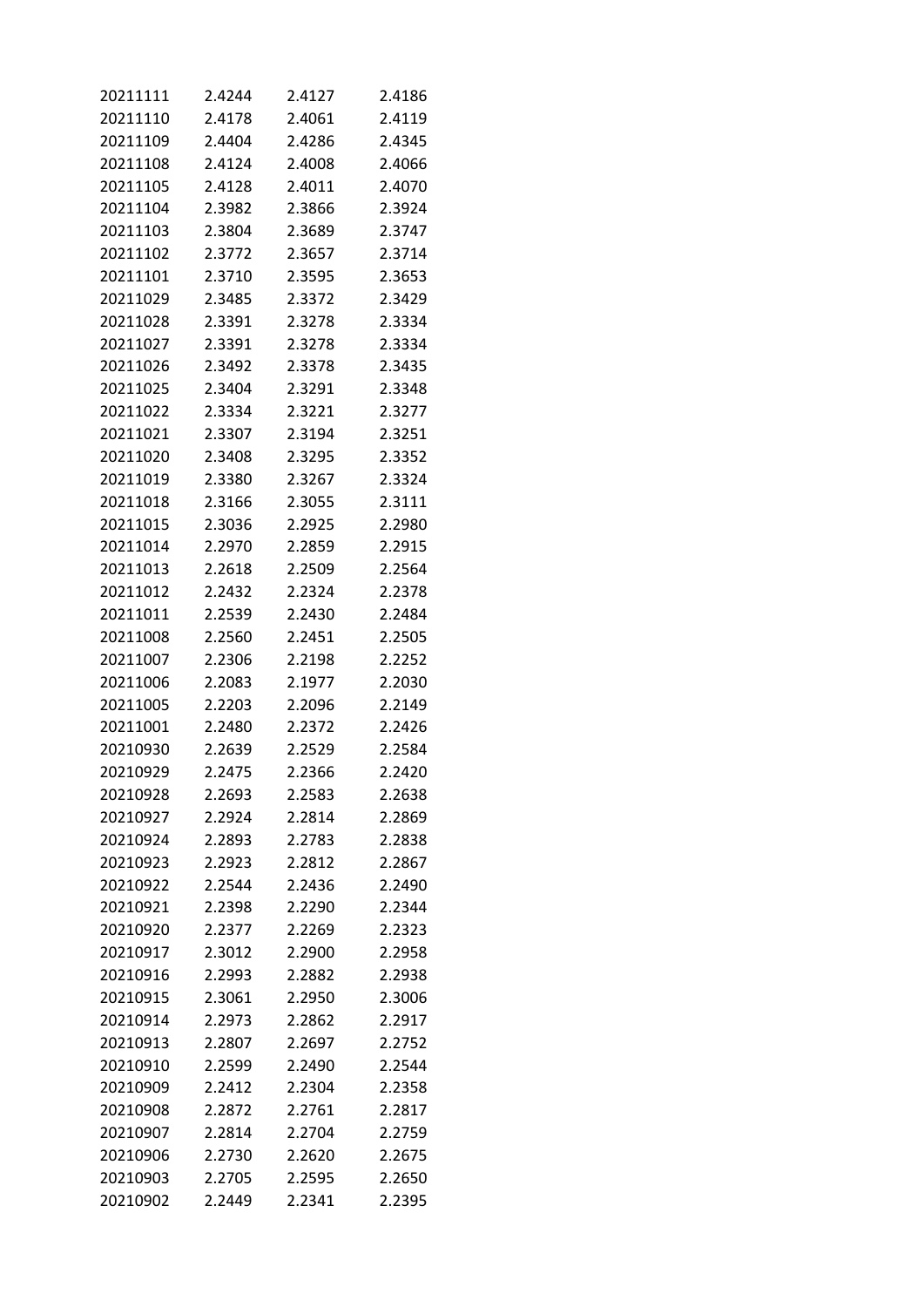| 20210901 | 2.2499 | 2.2390 | 2.2445 |        |
|----------|--------|--------|--------|--------|
| 20210831 | 2.2456 | 2.2348 | 2.2402 |        |
| 20210830 | 2.2245 | 2.2137 | 2.2191 |        |
| 20210827 | 2.2060 | 2.1954 | 2.2007 |        |
| 20210826 | 2.2337 | 2.2229 | 2.2283 |        |
| 20210825 | 2.2410 | 2.2302 | 2.2356 |        |
| 20210824 | 2.2087 | 2.1980 | 2.2034 |        |
| 20210823 | 2.2002 | 2.1896 | 2.1949 |        |
| 20210820 | 2.1705 | 2.1600 | 2.1653 |        |
| 20210819 | 2.1705 | 2.1600 | 2.1653 |        |
| 20210818 | 2.1586 | 2.1482 | 2.1534 |        |
| 20210817 | 2.1544 | 2.1440 | 2.1492 |        |
| 20210816 | 2.1749 | 2.1644 | 2.1696 |        |
| 20210813 | 2.1877 | 2.1771 | 2.1824 |        |
| 20210812 | 2.1901 | 2.1795 | 2.1848 |        |
| 20210811 | 2.1800 | 2.1695 | 2.1748 |        |
| 20210810 | 2.1598 | 2.1494 | 2.1546 |        |
| 20210809 | 2.1469 | 2.1366 | 2.1417 |        |
| 20210806 | 2.1396 | 2.1293 | 2.1345 |        |
| 20210805 | 2.1297 | 2.1194 | 2.1245 |        |
| 20210804 | 2.1238 | 2.1136 | 2.1187 |        |
| 20210803 | 2.1129 | 2.1027 | 2.1078 |        |
| 20210802 | 2.0930 | 2.0829 | 2.0880 |        |
| 20210730 | 2.0854 | 2.0753 | 2.0803 |        |
| 20210729 | 2.0767 | 2.0667 | 2.0717 |        |
| 20210728 | 2.0494 | 2.0395 | 2.0444 |        |
| 20210727 | 2.0593 | 2.0494 | 2.0543 |        |
|          | 2.0644 | 2.0544 |        |        |
| 20210726 |        |        | 2.0594 |        |
| 20210723 | 2.0600 | 2.0501 | 2.0551 |        |
| 20210722 | 2.0367 | 2.0269 | 2.0318 |        |
| 20210721 | 2.0194 | 2.0096 | 2.0145 |        |
| 20210720 | 1.9979 | 1.9883 | 1.9931 |        |
| 20210719 | 2.0097 | 2.0000 | 2.0048 |        |
| 20210716 | 2.0237 | 2.0139 | 2.0188 |        |
| 20210715 | 2.0176 | 2.0078 | 2.0127 |        |
| 20210714 | 2.0132 | 2.0132 | 2.0034 |        |
| 20210713 | 2.0008 | 1.9912 | 1.9960 |        |
| 20210712 | 1.9809 | 1.9713 | 1.9761 |        |
| 20210709 | 1.9865 | 1.9769 | 1.9817 |        |
| 20210708 | 2.0085 | 1.9988 | 2.0037 |        |
| 20210707 | 2.0034 | 1.9938 | 1.9986 |        |
| 20210706 | 2.0023 | 1.9927 | 1.9975 |        |
| 20210705 | 2.0118 | 2.0021 | 2.0069 |        |
| 20210702 | 2.0164 | 2.0067 | 2.0115 |        |
| 20210701 | 2.0102 | 2.0005 | 2.0054 |        |
| 20210630 | 2.2873 | 2.2762 | 2.2817 | 0.2657 |
| 20210629 | 2.2589 | 2.2480 | 2.2535 |        |
| 20210628 | 2.2724 | 2.2614 | 2.2669 |        |
| 20210625 | 2.2795 | 2.2685 | 2.2740 |        |
| 20210624 | 2.2592 | 2.2483 | 2.2537 |        |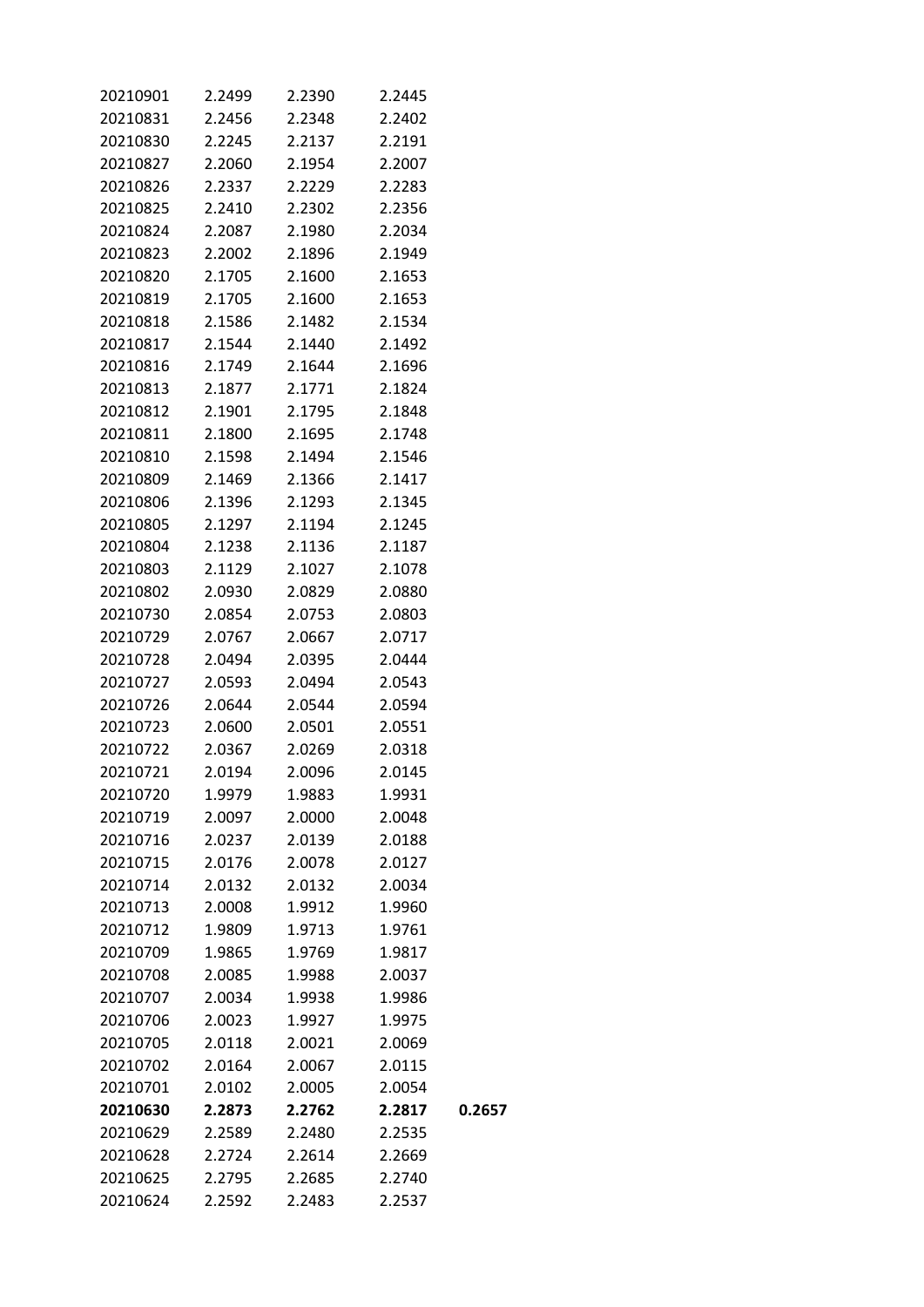| 20210623 | 2.2376 | 2.2268 | 2.2322 |
|----------|--------|--------|--------|
| 20210622 | 2.2401 | 2.2293 | 2.2347 |
| 20210621 | 2.2230 | 2.2123 | 2.2176 |
| 20210618 | 2.2608 | 2.2499 | 2.2553 |
| 20210617 | 2.2346 | 2.2238 | 2.2292 |
| 20210616 | 2.2534 | 2.2425 | 2.2479 |
| 20210615 | 2.2702 | 2.2593 | 2.2647 |
| 20210611 | 2.2924 | 2.2814 | 2.2869 |
| 20210610 | 2.2780 | 2.2670 | 2.2725 |
| 20210609 | 2.2652 | 2.2543 | 2.2598 |
| 20210608 | 2.2647 | 2.2537 | 2.2592 |
| 20210607 | 2.2661 | 2.2551 | 2.2606 |
| 20210604 | 2.2760 | 2.2650 | 2.2705 |
| 20210603 | 2.2770 | 2.2660 | 2.2715 |
| 20210602 | 2.2665 | 2.2555 | 2.2610 |
| 20210601 | 2.2502 | 2.2393 | 2.2447 |
| 20210531 | 2.2507 | 2.2399 | 2.2453 |
| 20210528 | 2.2557 | 2.2448 | 2.2502 |
| 20210527 | 2.2615 | 2.2506 | 2.2560 |
| 20210526 | 2.2331 | 2.2223 | 2.2277 |
| 20210525 | 2.2181 | 2.2074 | 2.2127 |
| 20210524 | 2.2004 | 2.1897 | 2.1950 |
| 20210521 | 2.1952 | 2.1846 | 2.1899 |
| 20210520 | 2.1870 | 2.1765 | 2.1818 |
| 20210519 | 2.1642 | 2.1537 | 2.1589 |
| 20210518 | 2.1859 | 2.1753 | 2.1806 |
| 20210517 | 2.1712 | 2.1607 | 2.1659 |
| 20210514 | 2.1564 | 2.1460 | 2.1512 |
| 20210513 | 2.1508 | 2.1404 | 2.1456 |
| 20210512 | 2.1736 | 2.1631 | 2.1683 |
| 20210511 | 2.1877 | 2.1771 | 2.1824 |
| 20210510 | 2.2189 | 2.2082 | 2.2135 |
| 20210507 | 2.2103 | 2.1996 | 2.2049 |
| 20210506 | 2.2057 | 2.1951 | 2.2004 |
| 20210505 | 2.2077 | 2.1971 | 2.2024 |
| 20210504 | 2.2102 | 2.1995 | 2.2048 |
| 20210503 | 2.1987 | 2.1880 | 2.1933 |
| 20210430 | 2.2160 | 2.2053 | 2.2107 |
| 20210429 | 2.2299 | 2.2191 | 2.2245 |
| 20210428 | 2.2022 | 2.1916 | 2.1969 |
| 20210427 | 2.2069 | 2.1963 | 2.2016 |
| 20210426 | 2.2068 | 2.1961 | 2.2015 |
| 20210423 | 2.2044 | 2.1938 | 2.1991 |
| 20210422 | 2.1973 | 2.1867 | 2.1920 |
| 20210421 | 2.1920 | 2.1815 | 2.1867 |
| 20210420 | 2.2063 | 2.1956 | 2.2009 |
| 20210419 | 2.2195 | 2.2088 | 2.2141 |
| 20210416 | 2.2117 | 2.2010 | 2.2064 |
| 20210415 | 2.2000 | 2.1894 | 2.1947 |
| 20210414 | 2.2010 | 2.1904 | 2.1957 |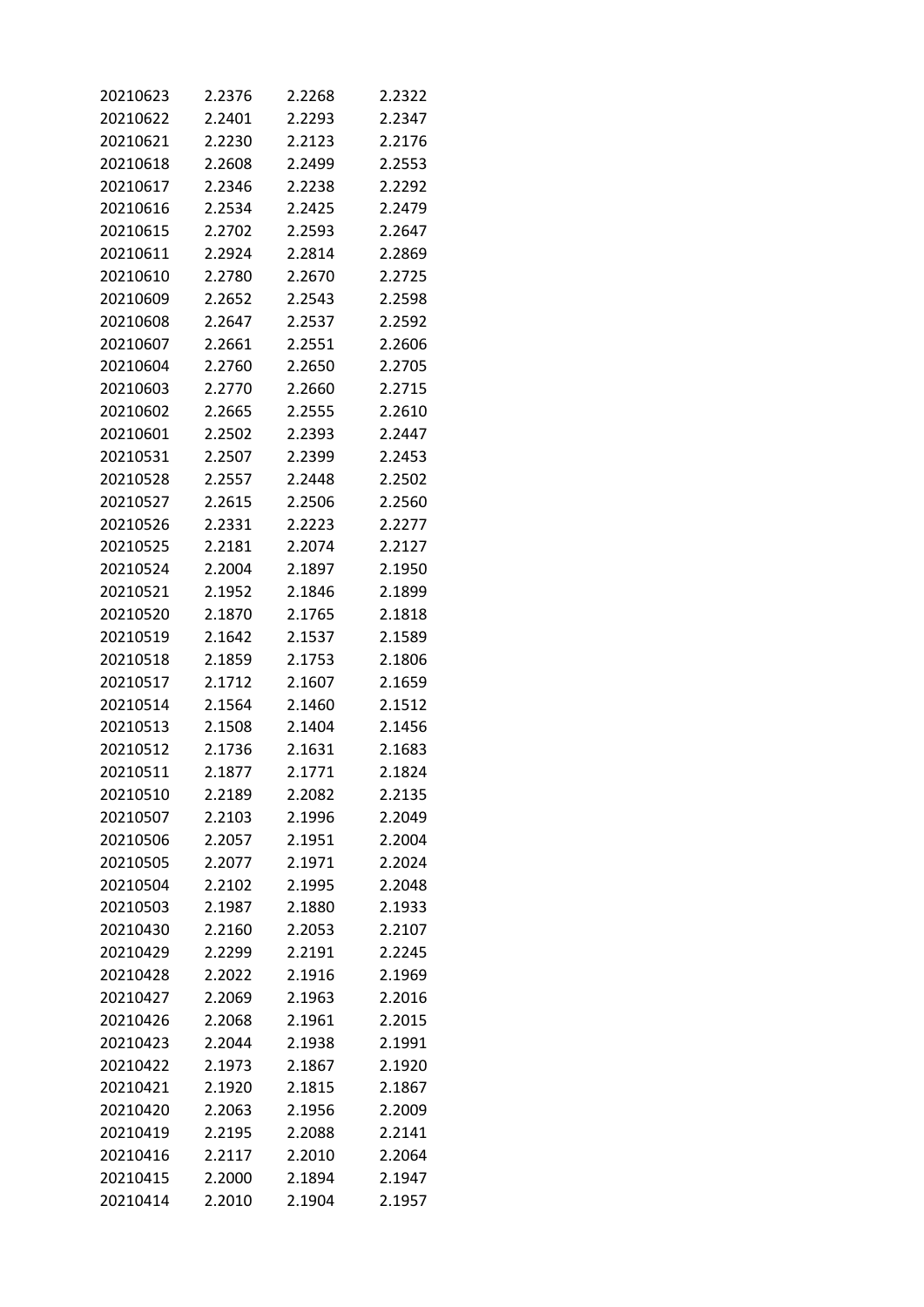| 20210413 | 2.1723 | 2.1618 | 2.1671 |
|----------|--------|--------|--------|
| 20210412 | 2.1652 | 2.1548 | 2.1600 |
| 20210409 | 2.1678 | 2.1573 | 2.1625 |
| 20210408 | 2.1499 | 2.1395 | 2.1447 |
| 20210407 | 2.1279 | 2.1176 | 2.1227 |
| 20210406 | 2.1236 | 2.1134 | 2.1185 |
| 20210401 | 2.0921 | 2.0820 | 2.0871 |
| 20210331 | 2.0574 | 2.0475 | 2.0525 |
| 20210330 | 2.0589 | 2.0490 | 2.0540 |
| 20210329 | 2.0723 | 2.0623 | 2.0673 |
| 20210326 | 2.0659 | 2.0559 | 2.0609 |
| 20210325 | 2.0639 | 2.0539 | 2.0589 |
| 20210324 | 2.0705 | 2.0605 | 2.0655 |
| 20210323 | 2.0753 | 2.0653 | 2.0703 |
| 20210322 | 2.0722 | 2.0622 | 2.0672 |
| 20210319 | 2.0798 | 2.0698 | 2.0748 |
| 20210318 | 2.1016 | 2.0914 | 2.0965 |
| 20210317 | 2.0928 | 2.0827 | 2.0878 |
| 20210316 | 2.0914 | 2.0813 | 2.0863 |
| 20210315 | 2.0765 | 2.0665 | 2.0715 |
| 20210312 | 2.0683 | 2.0583 | 2.0633 |
| 20210311 | 2.0434 | 2.0336 | 2.0385 |
| 20210310 | 2.0294 | 2.0196 | 2.0245 |
| 20210309 | 2.0088 | 1.9991 | 2.0039 |
| 20210308 | 2.0160 | 2.0063 | 2.0011 |
| 20210305 | 2.0093 | 1.9996 | 2.0044 |
| 20210304 | 2.0396 | 2.0297 | 2.0347 |
| 20210303 | 2.0686 | 2.0587 | 2.0636 |
| 20210302 | 2.0619 | 2.0519 | 2.0569 |
| 20210301 | 2.0722 | 2.0622 | 2.0672 |
| 20210226 | 2.0912 | 2.0811 | 2.0861 |
| 20210225 | 2.1240 | 2.1138 | 2.1189 |
| 20210224 | 2.1224 | 2.1121 | 2.1173 |
| 20210223 | 2.1242 | 2.1139 | 2.1190 |
| 20210222 | 2.1409 | 2.1306 | 2.1357 |
| 20210219 | 2.1319 | 2.1216 | 2.1267 |
| 20210218 | 2.1513 | 2.1409 | 2.1461 |
| 20210217 | 2.1752 | 2.1647 | 2.1699 |
| 20210216 | 2.1684 | 2.1580 | 2.1632 |
| 20210215 | 2.1564 | 2.1459 | 2.1511 |
| 20210212 | 2.1387 | 2.1284 | 2.1336 |
| 20210211 | 2.1509 | 2.1406 | 2.1457 |
| 20210210 | 2.1584 | 2.1480 | 2.1532 |
| 20210209 | 2.1539 | 2.1435 | 2.1487 |
| 20210208 | 2.1641 | 2.1536 | 2.1589 |
| 20210205 | 2.1336 | 2.1233 | 2.1284 |
| 20210204 | 2.1146 | 2.1044 | 2.1095 |
| 20210203 | 2.1193 | 2.1091 | 2.1142 |
| 20210202 | 2.1008 | 2.0907 | 2.0958 |
| 20210201 | 2.0816 | 2.0716 | 2.0766 |
|          |        |        |        |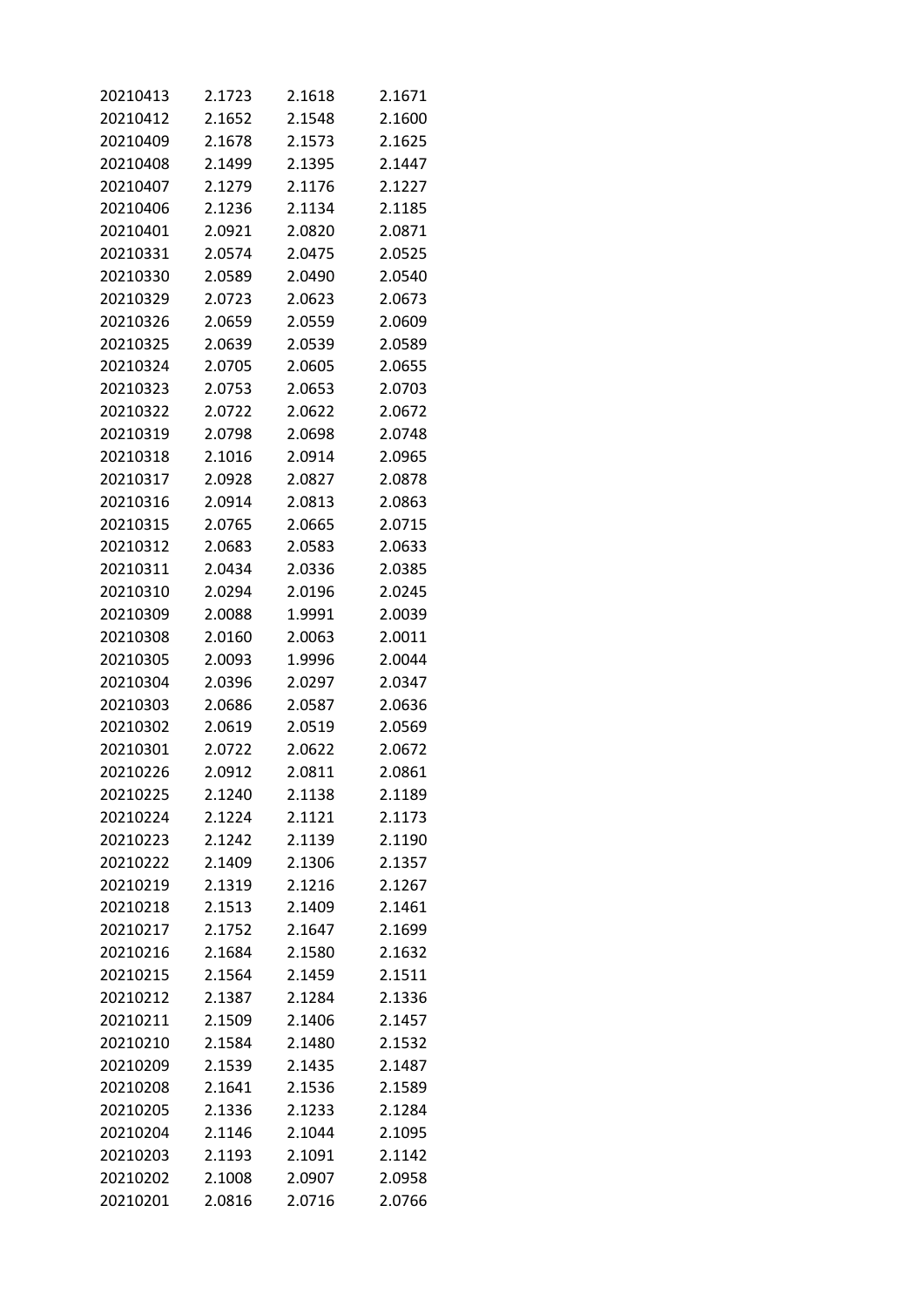| 20210129 | 2.0782 | 2.0682 | 2.0732 |
|----------|--------|--------|--------|
| 20210128 | 2.0834 | 2.0734 | 2.0784 |
| 20210127 | 2.1248 | 2.1145 | 2.1197 |
| 20210125 | 2.1353 | 2.1250 | 2.1302 |
| 20210122 | 2.1277 | 2.1174 | 2.1225 |
| 20210121 | 2.1275 | 2.1173 | 2.1224 |
| 20210120 | 2.1059 | 2.0957 | 2.1008 |
| 20210119 | 2.0783 | 2.0682 | 2.0732 |
| 20210118 | 2.0631 | 2.0531 | 2.0581 |
| 20210115 | 2.0778 | 2.0677 | 2.0728 |
| 20210114 | 2.0722 | 2.0622 | 2.0672 |
| 20210113 | 2.0635 | 2.0535 | 2.0585 |
| 20210112 | 2.0487 | 2.0388 | 2.0437 |
| 20210111 | 2.0654 | 2.0554 | 2.0604 |
| 20210108 | 2.0866 | 2.0766 | 2.0816 |
| 20210107 | 2.0816 | 2.0716 | 2.0766 |
| 20210106 | 2.0746 | 2.0646 | 2.0696 |
| 20210105 | 2.0795 | 2.0695 | 2.0745 |
| 20210104 | 2.0654 | 2.0554 | 2.0604 |
| 20201231 | 2.0488 | 2.0389 | 2.0439 |
| 20201230 | 2.0538 | 2.0439 | 2.0488 |
| 20201229 | 2.0524 | 2.0425 | 2.0474 |
| 20201224 | 2.0274 | 2.0176 | 2.0225 |
| 20201223 | 2.0086 | 1.9989 | 2.0038 |
| 20201222 | 1.9975 | 1.9879 | 1.9927 |
| 20201221 | 2.0183 | 2.0086 | 2.0135 |
| 20201218 | 2.0259 | 2.0162 | 2.0211 |
| 20201217 | 2.0207 | 2.0109 | 2.0158 |
|          | 1.9967 | 1.9871 |        |
| 20201216 |        |        | 1.9919 |
| 20201215 | 1.9780 | 1.9684 | 1.9732 |
| 20201214 | 2.0033 | 1.9936 | 1.9984 |
| 20201211 | 2.0036 | 1.9939 | 1.9988 |
| 20201210 | 1.9893 | 1.9797 | 1.9845 |
| 20201209 | 2.0067 | 1.9970 | 2.0018 |
| 20201208 | 2.0067 | 1.9970 | 2.0019 |
| 20201207 | 2.0029 | 1.9932 | 1.9980 |
| 20201204 | 1.9806 | 1.9711 | 1.9758 |
| 20201203 | 1.9920 | 1.9824 | 1.9872 |
| 20201202 | 1.9806 | 1.9711 | 1.9758 |
| 20201201 | 1.9801 | 1.9706 | 1.9754 |
| 20201130 | 1.9651 | 1.9556 | 1.9603 |
| 20201127 | 1.9678 | 1.9583 | 1.9630 |
| 20201126 | 1.9606 | 1.9512 | 1.9559 |
| 20201125 | 1.9548 | 1.9454 | 1.9501 |
| 20201124 | 1.9548 | 1.9454 | 1.9501 |
| 20201123 | 1.9564 | 1.9470 | 1.9517 |
| 20201120 | 1.9404 | 1.9311 | 1.9357 |
| 20201119 | 1.9291 | 1.9197 | 1.9244 |
| 20201118 | 1.9263 | 1.9170 | 1.9216 |
| 20201117 | 1.9223 | 1.9130 | 1.9176 |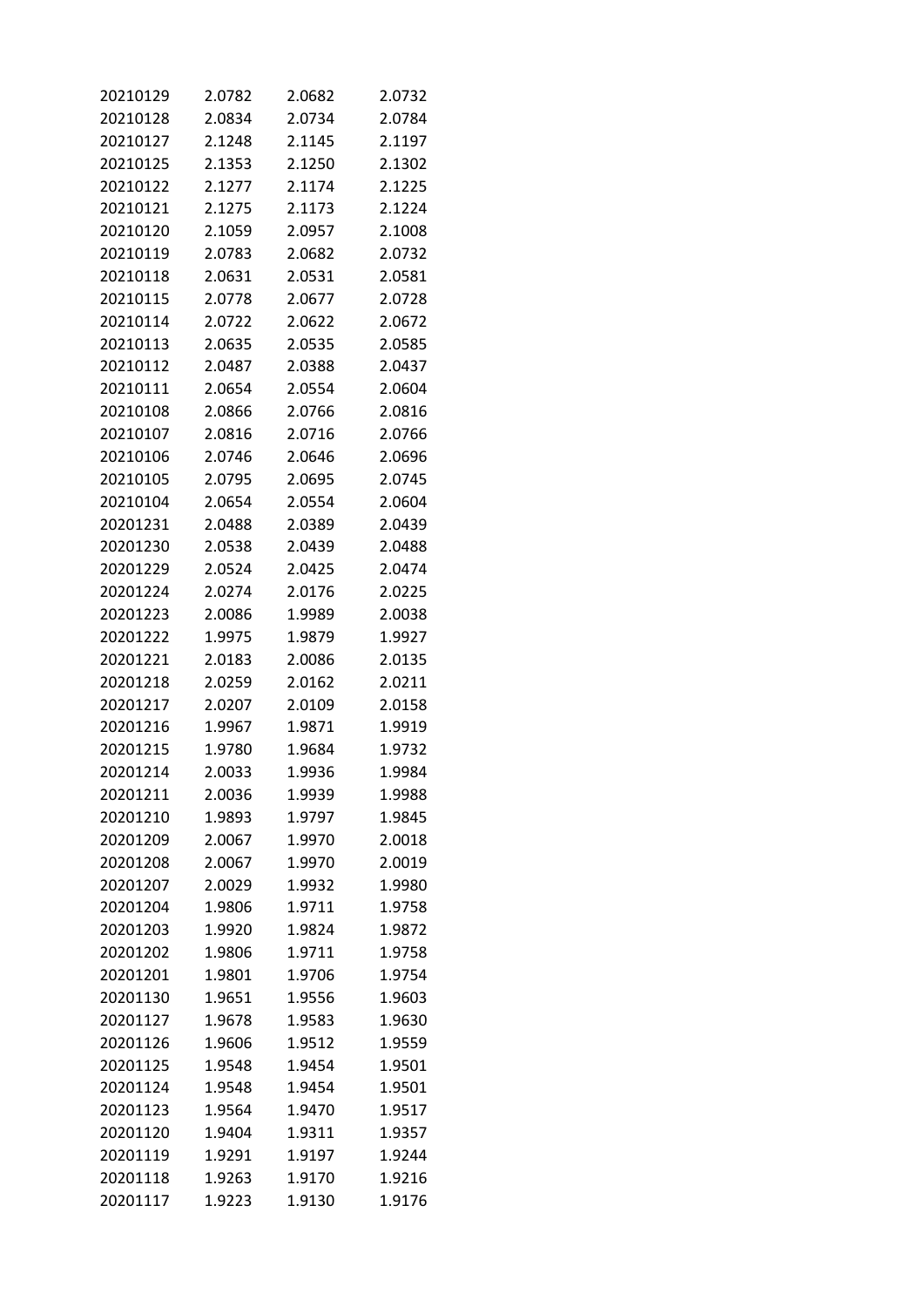| 20201116             | 1.9302           | 1.9209           | 1.9256           |
|----------------------|------------------|------------------|------------------|
| 20201113             | 1.9195           | 1.9103           | 1.9149           |
| 20201112             | 1.9176           | 1.9084           | 1.9130           |
| 20201111             | 1.9267           | 1.9174           | 1.9220           |
| 20201110             | 1.9040           | 1.8948           | 1.8994           |
| 20201109             | 1.9419           | 1.9326           | 1.9373           |
| 20201106             | 1.9101           | 1.9009           | 1.9055           |
| 20201105             | 1.8858           | 1.8767           | 1.8813           |
| 20201104             | 1.8641           | 1.8551           | 1.8596           |
| 20201104             | 1.8641           | 1.8551           | 1.8596           |
| 20201103             | 1.8395           | 1.8306           | 1.8350           |
| 20201102             | 1.8113           | 1.8025           | 1.8069           |
| 20201030             | 1.8390           | 1.8301           | 1.8346           |
| 20201029             | 1.8588           | 1.8498           | 1.8543           |
| 20201028             | 1.8711           | 1.8621           | 1.8666           |
| 20201027             | 1.8572           | 1.8483           | 1.8527           |
| 20201026             | 1.8821           | 1.8730           | 1.8775           |
| 20201023             | 1.9123           | 1.9031           | 1.9077           |
| 20201022             | 1.9220           | 1.9127           | 1.9173           |
| 20201021             | 1.9283           | 1.9190           | 1.9236           |
| 20201020             | 1.9422           | 1.9329           | 1.9375           |
| 20201019             | 1.9411           | 1.9317           | 1.9364           |
| 20201016             | 1.9388           | 1.9294           | 1.9341           |
| 20201015             | 1.9383           | 1.9289           | 1.9336           |
| 20201014             | 1.9348           | 1.9254           | 1.9301           |
| 20201013             | 1.9214           | 1.9121           | 1.9168           |
|                      | 1.9248           |                  | 1.9201           |
| 20201012             |                  | 1.9155           |                  |
| 20201009             | 1.9133<br>1.8935 | 1.9040<br>1.8844 | 1.9087           |
| 20201008             |                  |                  | 1.8890           |
| 20201007             | 1.8850           | 1.8759           | 1.8804           |
| 20201006             | 1.8674           | 1.8583<br>1.8061 | 1.8628           |
| 20201002<br>20201001 | 1.8148           |                  | 1.8105<br>1.8424 |
|                      | 1.8468           | 1.8379           |                  |
| 20200930             | 1.8391           | 1.8302           | 1.8346           |
| 20200929             | 1.8528           | 1.8438           | 1.8483           |
| 20200928             | 1.8467           | 1.8378           | 1.8423           |
| 20200925             | 1.8325           | 1.8236           | 1.8281           |
| 20200924             | 1.8162           | 1.8074           | 1.8118           |
| 20200923             | 1.8320           | 1.8231           | 1.8275           |
| 20200922             | 1.8200           | 1.8112           | 1.8156           |
| 20200921             | 1.8361           | 1.8272           | 1.8316           |
| 20200918             | 1.8551           | 1.8462           | 1.8506           |
| 20200917             | 1.8325           | 1.8237           | 1.8281           |
| 20200916             | 1.8456           | 1.8367           | 1.8411           |
| 20200915             | 1.8086           | 1.7999           | 1.8043           |
| 20200914             | 1.7919           | 1.7833           | 1.7876           |
| 20200911             | 1.7740           | 1.7654           | 1.7697           |
| 20200910             | 1.7842           | 1.7756           | 1.7799           |
| 20200909             | 1.7663           | 1.7578           | 1.7621           |
| 20200908             | 1.7926           | 1.7839           | 1.7882           |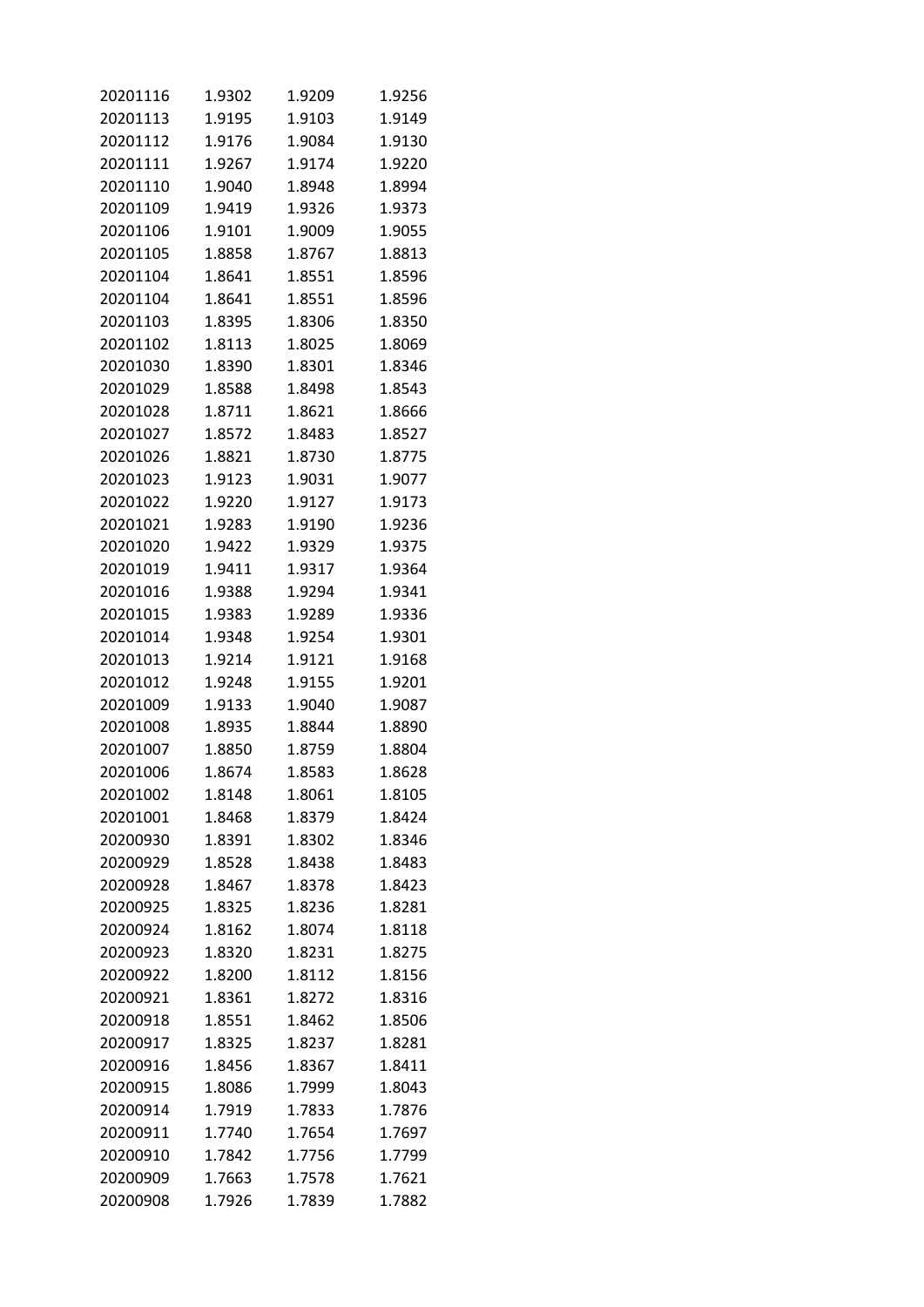| 20200907 | 1.7969 | 1.7882 | 1.7925 |
|----------|--------|--------|--------|
| 20200904 | 1.7921 | 1.7834 | 1.7878 |
| 20200903 | 1.8395 | 1.8306 | 1.8351 |
| 20200902 | 1.8280 | 1.8191 | 1.8235 |
| 20200901 | 1.8164 | 1.8076 | 1.8120 |
| 20200831 | 1.8306 | 1.8218 | 1.8262 |
| 20200828 | 1.8106 | 1.8018 | 1.8062 |
| 20200827 | 1.8188 | 1.8100 | 1.8144 |
| 20200826 | 1.8115 | 1.8027 | 1.8071 |
| 20200825 | 1.8004 | 1.7917 | 1.7960 |
| 20200824 | 1.8054 | 1.7967 | 1.8010 |
| 20200821 | 1.7768 | 1.7682 | 1.7725 |
| 20200820 | 1.7698 | 1.7613 | 1.7656 |
| 20200819 | 1.7653 | 1.7567 | 1.7610 |
| 20200818 | 1.7639 | 1.7554 | 1.7597 |
| 20200817 | 1.7358 | 1.7275 | 1.7316 |
| 20200814 | 1.7311 | 1.7228 | 1.7132 |
| 20200813 | 1.7173 | 1.7090 | 1.7132 |
| 20200812 | 1.7048 | 1.6966 | 1.7007 |
| 20200811 | 1.7152 | 1.7069 | 1.7111 |
| 20200810 | 1.7261 | 1.7177 | 1.7219 |
| 20200807 | 1.7140 | 1.7057 | 1.7098 |
| 20200806 | 1.7104 | 1.7021 | 1.7063 |
| 20200805 | 1.7001 | 1.6919 | 1.6960 |
| 20200804 | 1.6906 | 1.6824 | 1.6865 |
| 20200803 | 1.6707 | 1.6627 | 1.6667 |
| 20200731 | 1.6808 | 1.6727 | 1.6768 |
| 20200730 | 1.6858 | 1.6777 | 1.6817 |
| 20200729 | 1.6748 | 1.6667 | 1.6707 |
| 20200728 | 1.6945 | 1.6863 | 1.6904 |
| 20200727 | 1.7097 | 1.7014 | 1.7055 |
| 20200724 | 1.7000 | 1.6918 | 1.6959 |
| 20200723 | 1.7006 | 1.6924 | 1.6965 |
| 20200722 | 1.6971 | 1.6889 | 1.6930 |
| 20200721 | 1.6861 | 1.6780 | 1.6820 |
| 20200720 | 1.6463 | 1.6384 | 1.6423 |
| 20200717 | 1.6511 | 1.6431 | 1.6471 |
| 20200716 | 1.6544 | 1.6464 | 1.6504 |
| 20200715 | 1.6591 | 1.6510 | 1.6551 |
| 20200714 | 1.6277 | 1.6198 | 1.6237 |
| 20200713 | 1.6653 | 1.6573 | 1.6613 |
| 20200710 | 1.6705 | 1.6624 | 1.6665 |
| 20200709 | 1.6680 | 1.6599 | 1.6639 |
| 20200708 | 1.6395 | 1.6315 | 1.6355 |
| 20200707 | 1.6649 | 1.6569 | 1.6609 |
| 20200706 | 1.6698 | 1.6617 | 1.6658 |
| 20200703 | 1.6511 | 1.6431 | 1.6471 |
| 20200702 | 1.6586 | 1.6506 | 1.6546 |
| 20200701 | 1.6226 | 1.6148 | 1.6187 |
| 20200630 | 1.6015 | 1.5938 | 1.5977 |
|          |        |        |        |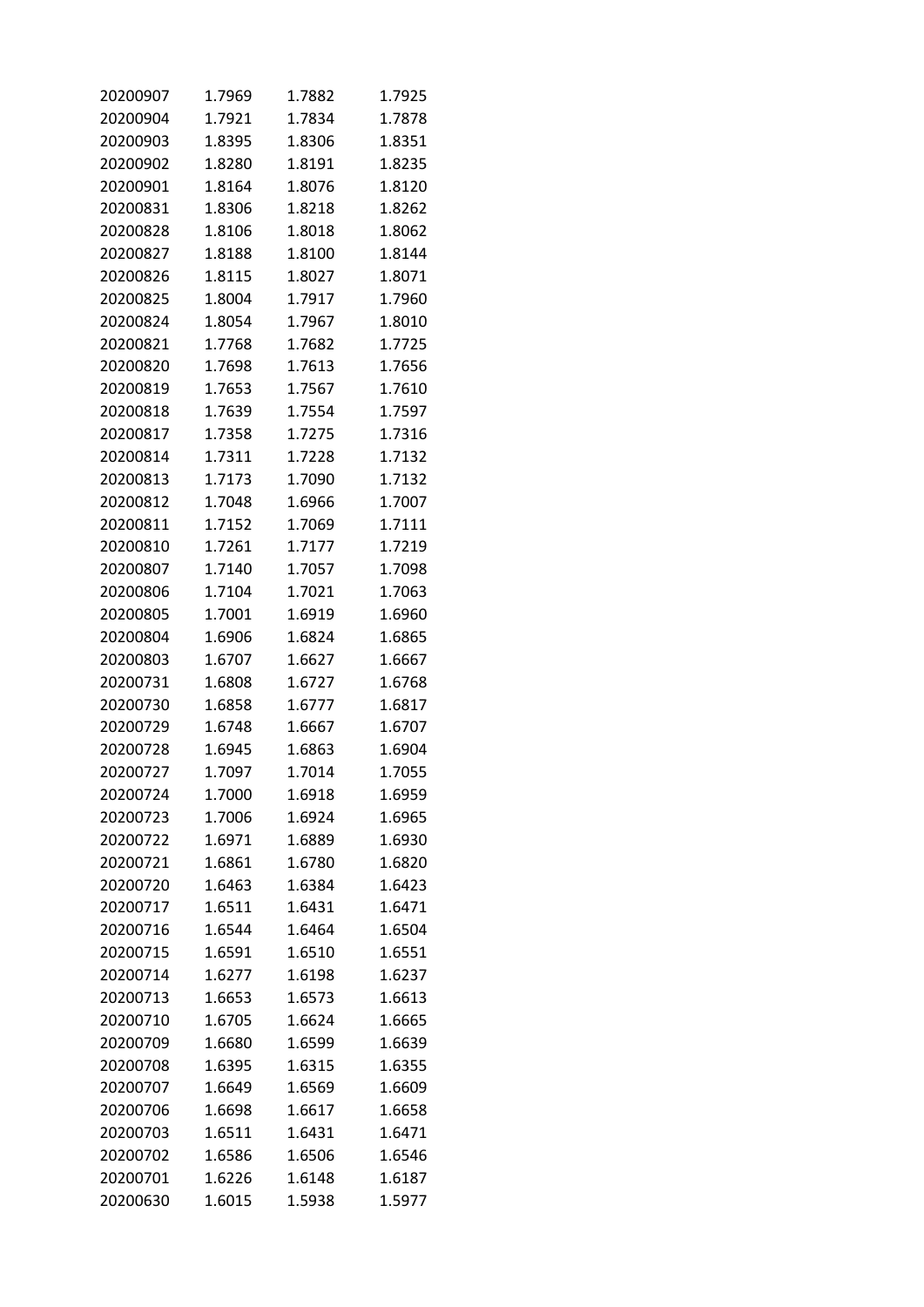| 20200629 | 1.5854 | 1.5777 | 1.5816 |
|----------|--------|--------|--------|
| 20200626 | 1.6156 | 1.6078 | 1.6117 |
| 20200625 | 1.6119 | 1.6041 | 1.6080 |
| 20200624 | 1.6506 | 1.6426 | 1.6466 |
| 20200623 | 1.6354 | 1.6275 | 1.6314 |
| 20200622 | 1.6301 | 1.6222 | 1.6262 |
| 20200619 | 1.6181 | 1.6103 | 1.6142 |
| 20200618 | 1.5942 | 1.5865 | 1.5904 |
| 20200617 | 1.5921 | 1.5844 | 1.5882 |
| 20200616 | 1.5831 | 1.5754 | 1.5792 |
| 20200615 | 1.5287 | 1.5213 | 1.5250 |
| 20200612 | 1.5525 | 1.5450 | 1.5488 |
| 20200611 | 1.5968 | 1.5891 | 1.5930 |
| 20200610 | 1.6278 | 1.6199 | 1.6239 |
| 20200609 | 1.6164 | 1.6086 | 1.6125 |
| 20200605 | 1.5928 | 1.5851 | 1.5890 |
| 20200604 | 1.5797 | 1.5721 | 1.5759 |
| 20200603 | 1.5819 | 1.5742 | 1.5780 |
| 20200602 | 1.5814 | 1.5737 | 1.5775 |
| 20200529 | 1.5485 | 1.5411 | 1.5448 |
| 20200528 | 1.5306 | 1.5232 | 1.5269 |
| 20200527 | 1.5288 | 1.5215 | 1.5251 |
| 20200526 | 1.5312 | 1.5238 | 1.5275 |
| 20200525 | 1.5155 | 1.5082 | 1.5118 |
| 20200522 | 1.4958 | 1.4886 | 1.4922 |
| 20200521 | 1.5016 | 1.4943 | 1.4980 |
| 20200520 | 1.5065 | 1.4992 | 1.5029 |
| 20200519 | 1.4747 | 1.4676 | 1.4711 |
| 20200518 | 1.4755 | 1.4684 | 1.4719 |
| 20200515 | 1.4345 | 1.4276 | 1.4310 |
| 20200514 | 1.4150 | 1.4082 | 1.4116 |
| 20200513 | 1.4319 | 1.4250 | 1.4285 |
| 20200512 | 1.4290 | 1.4221 | 1.4255 |
| 20200511 | 1.4349 | 1.4280 | 1.4314 |
| 20200508 | 1.4304 | 1.4235 | 1.4270 |
| 20200507 | 1.3987 | 1.3919 | 1.3953 |
| 20200506 | 1.3949 | 1.3882 | 1.3916 |
| 20200505 | 1.3813 | 1.3746 | 1.3779 |
| 20200504 | 1.3736 | 1.3670 | 1.3703 |
| 20200501 | 1.3758 | 1.3692 | 1.3725 |
| 20200430 | 1.3943 | 1.3876 | 1.3910 |
| 20200429 | 1.3740 | 1.3673 | 1.3706 |
| 20200428 | 1.3584 | 1.3519 | 1.3552 |
| 20200427 | 1.3494 | 1.3429 | 1.3461 |
| 20200424 | 1.3355 | 1.3291 | 1.3323 |
| 20200423 | 1.3404 | 1.3339 | 1.3371 |
| 20200422 | 1.3242 | 1.3179 | 1.3210 |
| 20200421 | 1.3345 | 1.3281 | 1.3313 |
| 20200420 | 1.3584 | 1.3518 | 1.3551 |
| 20200417 | 1.3726 | 1.3660 | 1.3693 |
|          |        |        |        |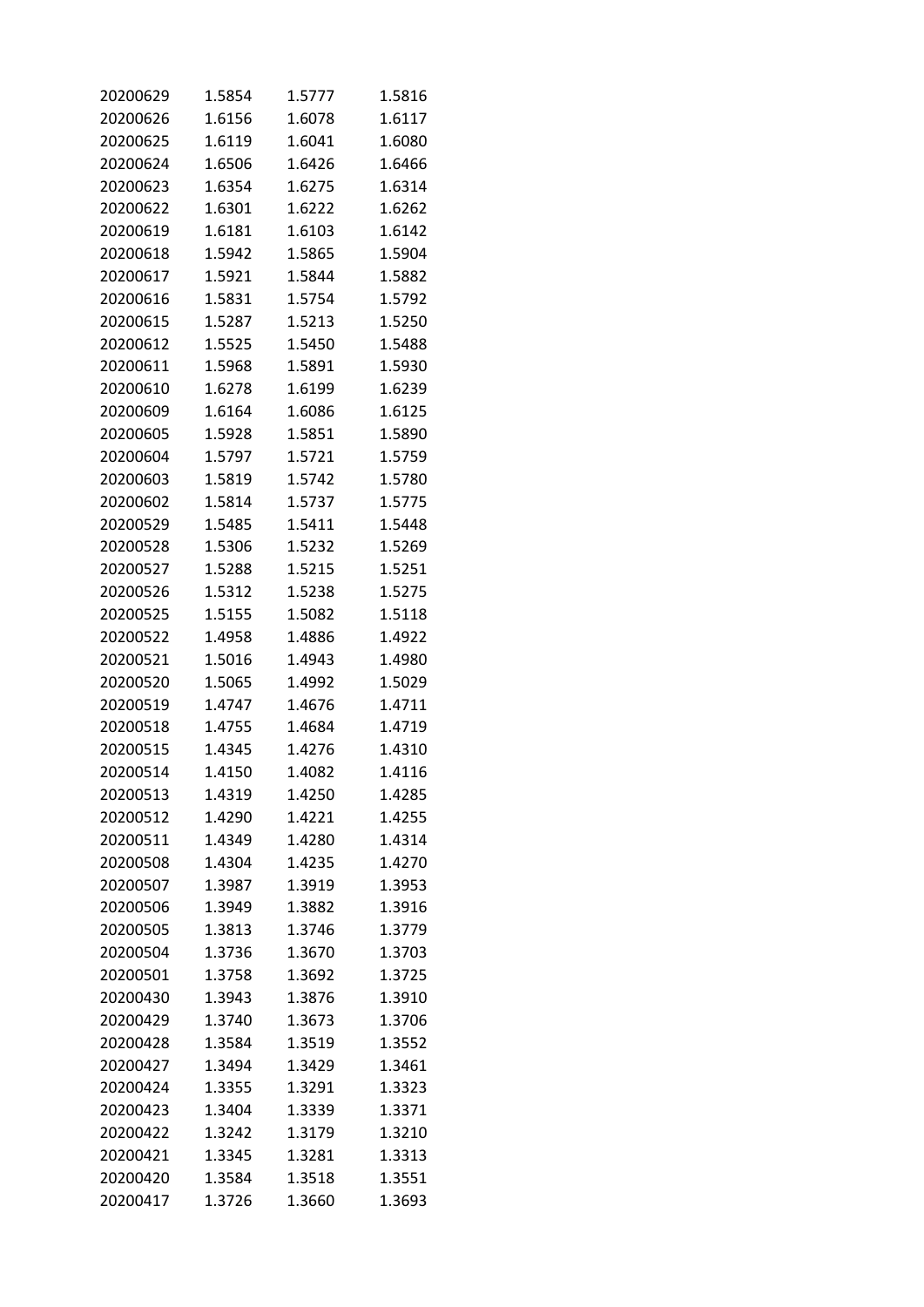| 20200416 | 1.3197 | 1.3133 | 1.3165 |
|----------|--------|--------|--------|
| 20200415 | 1.3237 | 1.3173 | 1.3205 |
| 20200414 | 1.3148 | 1.3084 | 1.3116 |
| 20200409 | 1.2869 | 1.2807 | 1.2838 |
| 20200408 | 1.2602 | 1.2541 | 1.2572 |
| 20200407 | 1.2561 | 1.2501 | 1.2531 |
| 20200406 | 1.2409 | 1.2349 | 1.2379 |
| 20200403 | 1.2241 | 1.2182 | 1.2211 |
| 20200402 | 1.2251 | 1.2192 | 1.2222 |
| 20200401 | 1.2306 | 1.2246 | 1.2276 |
| 20200331 | 1.2309 | 1.2249 | 1.2279 |
| 20200330 | 1.2062 | 1.2004 | 1.2033 |
| 20200327 | 1.1955 | 1.1897 | 1.1926 |
| 20200326 | 1.2151 | 1.2093 | 1.2122 |
| 20200325 | 1.1827 | 1.1769 | 1.1798 |
| 20200324 | 1.1711 | 1.1655 | 1.1683 |
| 20200323 | 1.1328 | 1.1273 | 1.1300 |
| 20200320 | 1.2103 | 1.2044 | 1.2074 |
| 20200319 | 1.1956 | 1.1898 | 1.1927 |
| 20200318 | 1.2463 | 1.2403 | 1.2433 |
| 20200317 | 1.2706 | 1.2644 | 1.2675 |
| 20200316 | 1.2558 | 1.2498 | 1.2528 |
| 20200313 | 1.3342 | 1.3277 | 1.3310 |
| 20200312 | 1.3582 | 1.3517 | 1.3550 |
| 20200311 | 1.4523 | 1.4453 | 1.4488 |
| 20200310 | 1.4830 | 1.4758 | 1.4794 |
| 20200309 | 1.4771 | 1.4700 | 1.4735 |
| 20200306 | 1.5779 | 1.5703 | 1.5741 |
| 20200305 | 1.6092 | 1.6015 | 1.6054 |
| 20200304 | 1.5938 | 1.5861 | 1.5899 |
| 20200303 | 1.6222 | 1.6144 | 1.6183 |
| 20200302 | 1.5865 | 1.5788 | 1.5826 |
| 20200228 | 1.6137 | 1.6059 | 1.6098 |
| 20200227 | 1.6770 | 1.6689 | 1.6729 |
| 20200226 | 1.6805 | 1.6724 | 1.6765 |
| 20200225 | 1.7186 | 1.7103 | 1.7145 |
| 20200224 | 1.7521 | 1.7436 | 1.7478 |
| 20200221 | 1.7916 | 1.7830 | 1.7873 |
| 20200220 | 1.7966 | 1.7880 | 1.7923 |
| 20200219 | 1.7915 | 1.7828 | 1.7872 |
| 20200218 | 1.7961 | 1.7875 | 1.7918 |
| 20200217 | 1.8018 | 1.7931 | 1.7975 |
| 20200214 | 1.7984 | 1.7897 | 1.7940 |
| 20200213 | 1.7970 | 1.7884 | 1.7927 |
| 20200212 | 1.7974 | 1.7887 | 1.7931 |
| 20200211 | 1.7887 | 1.7800 | 1.7843 |
| 20200210 | 1.7799 | 1.7713 | 1.7756 |
| 20200207 | 1.7878 | 1.7792 | 1.7835 |
| 20200206 | 1.7724 | 1.7638 | 1.7681 |
| 20200205 | 1.7573 | 1.7489 | 1.7531 |
|          |        |        |        |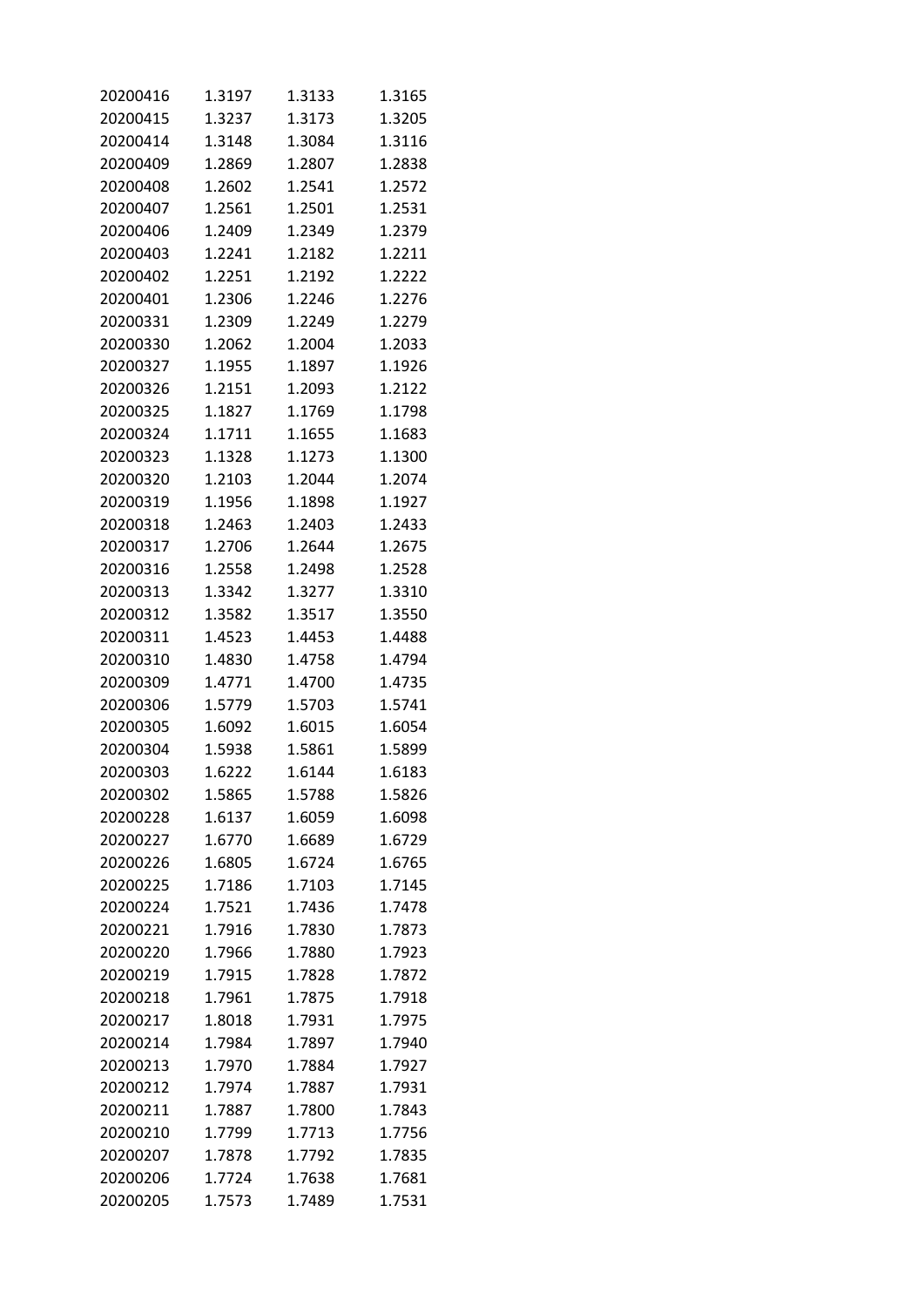| 20200204 | 1.7402 | 1.7318 | 1.7360 |
|----------|--------|--------|--------|
| 20200203 | 1.7360 | 1.7277 | 1.7319 |
| 20200131 | 1.7635 | 1.7550 | 1.7593 |
| 20200130 | 1.7496 | 1.7412 | 1.7454 |
| 20200129 | 1.7644 | 1.7559 | 1.7601 |
| 20200128 | 1.7550 | 1.7465 | 1.7507 |
| 20200124 | 1.7820 | 1.7734 | 1.7777 |
| 20200123 | 1.7702 | 1.7616 | 1.7659 |
| 20200122 | 1.7827 | 1.7741 | 1.7784 |
| 20200121 | 1.7560 | 1.7475 | 1.7517 |
| 20200120 | 1.7502 | 1.7418 | 1.7460 |
| 20200117 | 1.7645 | 1.7560 | 1.7602 |
| 20200116 | 1.7691 | 1.7605 | 1.7648 |
| 20200115 | 1.7528 | 1.7444 | 1.7486 |
| 20200114 | 1.7402 | 1.7318 | 1.7360 |
| 20200113 | 1.7353 | 1.7270 | 1.7312 |
| 20200110 | 1.7267 | 1.7184 | 1.7226 |
| 20200109 | 1.7207 | 1.7124 | 1.7166 |
| 20200108 | 1.7035 | 1.6953 | 1.6994 |
| 20200107 | 1.7220 | 1.7137 | 1.7179 |
| 20200106 | 1.7201 | 1.7118 | 1.7159 |
| 20200103 | 1.7284 | 1.7200 | 1.7242 |
| 20200102 | 1.7216 | 1.7133 | 1.7175 |
| 20191231 | 1.7218 | 1.7135 | 1.7177 |
| 20191230 | 1.7321 | 1.7237 | 1.7279 |
| 20191227 | 1.7186 | 1.7103 | 1.7144 |
| 20191224 | 1.7067 | 1.6985 | 1.7026 |
| 20191223 | 1.6991 | 1.6909 | 1.6950 |
| 20191220 | 1.7040 | 1.6958 | 1.6999 |
| 20191219 | 1.6978 | 1.6896 | 1.6937 |
| 20191218 | 1.6920 | 1.6838 | 1.6879 |
| 20191217 | 1.6894 | 1.6813 | 1.6854 |
| 20191216 | 1.6889 | 1.6808 | 1.6848 |
| 20191213 | 1.6737 | 1.6657 | 1.6697 |
| 20191212 | 1.6675 | 1.6595 | 1.6635 |
| 20191211 | 1.6611 | 1.6531 | 1.6671 |
| 20191210 | 1.6618 | 1.6538 | 1.6578 |
| 20191209 | 1.6655 | 1.6575 | 1.6615 |
| 20191206 | 1.6653 | 1.6572 | 1.6612 |
| 20191205 | 1.6625 | 1.6545 | 1.6585 |
| 20191204 | 1.6492 | 1.6412 | 1.6452 |
| 20191203 | 1.6520 | 1.6440 | 1.6480 |
| 20191202 | 1.6719 | 1.6638 | 1.6678 |
| 20191129 | 1.6560 | 1.6480 | 1.6520 |
| 20191128 | 1.6497 | 1.6417 | 1.6457 |
| 20191127 | 1.6426 | 1.6346 | 1.6386 |
| 20191126 | 1.6391 | 1.6312 | 1.6352 |
| 20191125 | 1.6324 | 1.6245 | 1.6284 |
| 20191122 | 1.6335 | 1.6256 | 1.6296 |
| 20191121 | 1.6273 | 1.6194 | 1.6233 |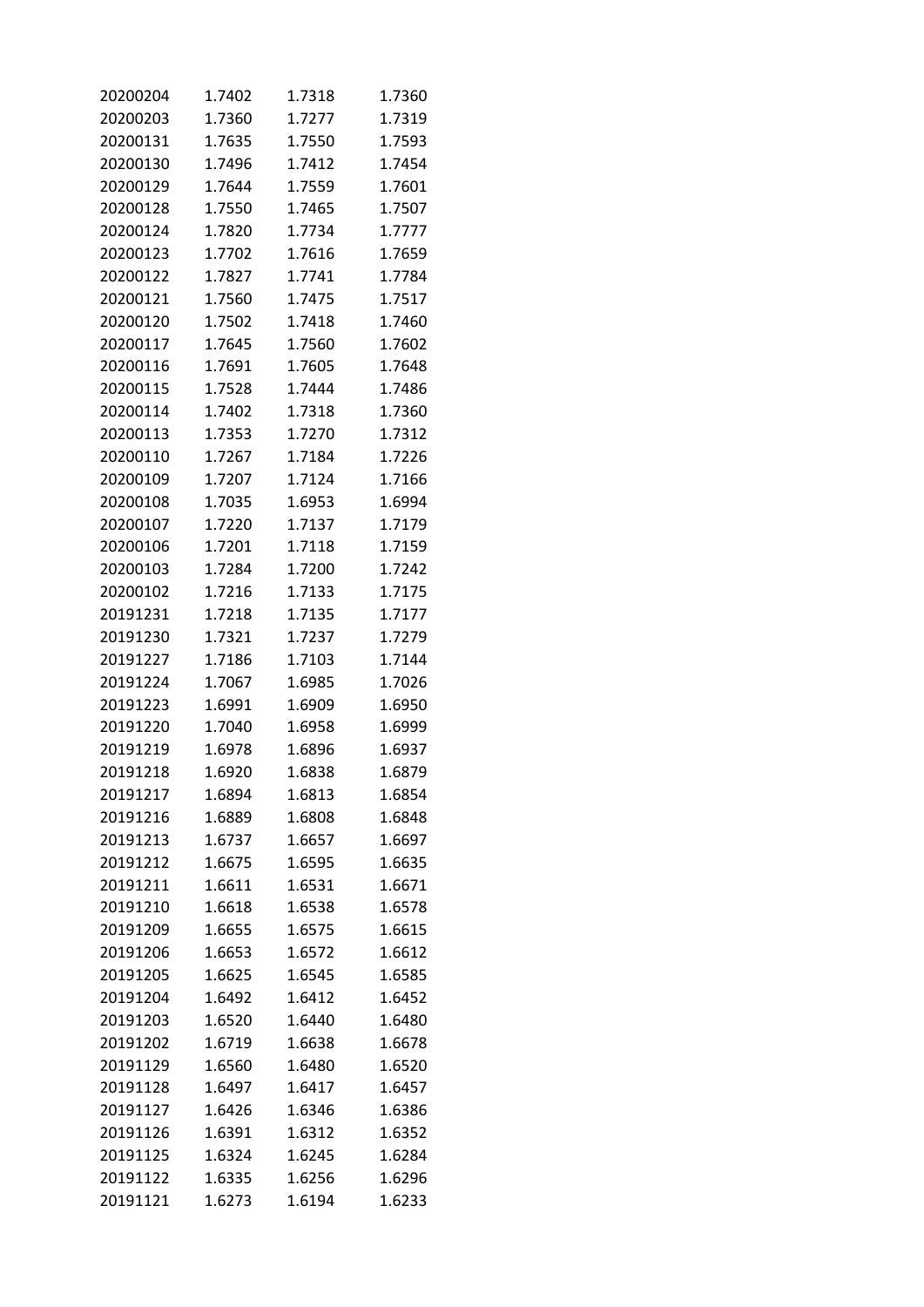| 20191120 | 1.6409 | 1.6330 | 1.6369 |
|----------|--------|--------|--------|
| 20191119 | 1.6409 | 1.6330 | 1.6370 |
| 20191118 | 1.6389 | 1.6310 | 1.6349 |
| 20191115 | 1.6469 | 1.6389 | 1.6429 |
| 20191114 | 1.6436 | 1.6357 | 1.6397 |
| 20191113 | 1.6449 | 1.6369 | 1.6409 |
| 20191112 | 1.6465 | 1.6386 | 1.6426 |
| 20191111 | 1.6484 | 1.6405 | 1.6445 |
| 20191108 | 1.6460 | 1.6381 | 1.6420 |
|          | 1.6565 |        |        |
| 20191107 |        | 1.6485 | 1.6525 |
| 20191106 | 1.6541 | 1.6461 | 1.6501 |
| 20191105 | 1.6732 | 1.6651 | 1.6692 |
| 20191104 | 1.6811 | 1.6730 | 1.6771 |
| 20191101 | 1.6733 | 1.6652 | 1.6693 |
| 20191031 | 1.6769 | 1.6688 | 1.6729 |
| 20191030 | 1.6684 | 1.6603 | 1.6643 |
| 20191029 | 1.6696 | 1.6616 | 1.6656 |
| 20191028 | 1.6673 | 1.6592 | 1.6632 |
| 20191025 | 1.6684 | 1.6604 | 1.6644 |
| 20191024 | 1.6527 | 1.6447 | 1.6487 |
| 20191023 | 1.6517 | 1.6437 | 1.6477 |
| 20191022 | 1.6654 | 1.6573 | 1.6614 |
| 20191021 | 1.6619 | 1.6539 | 1.6579 |
| 20191018 | 1.6591 | 1.6511 | 1.6551 |
| 20191017 | 1.6608 | 1.6528 | 1.6568 |
| 20191016 | 1.6681 | 1.6600 | 1.6641 |
| 20191015 | 1.6454 | 1.6375 | 1.6414 |
| 20191014 | 1.6432 | 1.6353 | 1.6393 |
| 20191011 | 1.6368 | 1.6289 | 1.6328 |
| 20191010 | 1.6328 | 1.6249 | 1.6288 |
| 20191009 | 1.6392 | 1.6312 | 1.6352 |
| 20191008 | 1.6395 | 1.6316 | 1.6355 |
| 20191004 | 1.6361 | 1.6282 | 1.6321 |
| 20191003 | 1.6267 | 1.6188 | 1.6228 |
| 20191002 | 1.6397 | 1.6318 | 1.6357 |
| 20191001 | 1.6485 | 1.6406 | 1.6446 |
| 20190930 | 1.6440 | 1.6361 | 1.6400 |
| 20190927 | 1.6434 | 1.6355 | 1.6395 |
| 20190926 | 1.6392 | 1.6313 | 1.6352 |
| 20190925 | 1.6374 | 1.6295 | 1.6335 |
| 20190924 | 1.6546 | 1.6467 | 1.6506 |
| 20190923 | 1.6528 | 1.6448 | 1.6488 |
| 20190920 | 1.6458 | 1.6378 | 1.6418 |
| 20190919 | 1.6309 | 1.6231 | 1.6270 |
| 20190918 | 1.6265 | 1.6187 | 1.6226 |
| 20190917 | 1.6140 | 1.6062 | 1.6101 |
| 20190916 | 1.6109 | 1.6031 | 1.6070 |
| 20190913 | 1.6104 | 1.6027 | 1.6066 |
| 20190912 | 1.6110 | 1.6032 | 1.6071 |
|          |        |        |        |
| 20190911 | 1.6160 | 1.6082 | 1.6121 |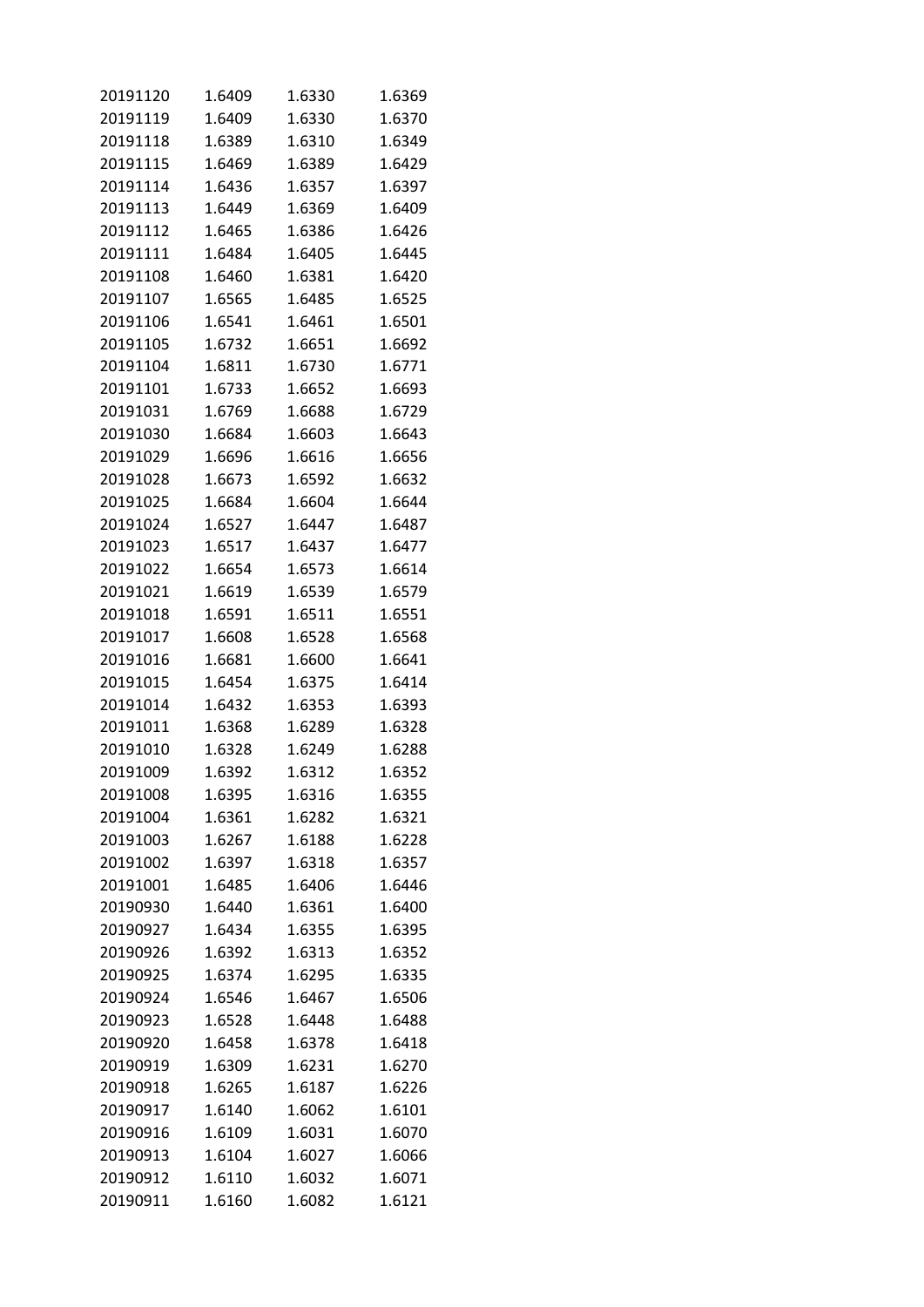| 20190910 | 1.6180 | 1.6102 | 1.6141 |
|----------|--------|--------|--------|
| 20190909 | 1.6307 | 1.6228 | 1.6268 |
| 20190906 | 1.6239 | 1.6160 | 1.6200 |
| 20190905 | 1.6210 | 1.6132 | 1.6171 |
| 20190904 | 1.6070 | 1.5992 | 1.6031 |
| 20190903 | 1.6096 | 1.6018 | 1.6057 |
| 20190902 | 1.6103 | 1.6025 | 1.6064 |
| 20190830 | 1.6092 | 1.6014 | 1.6053 |
| 20190829 | 1.5939 | 1.5862 | 1.5900 |
| 20190828 | 1.6013 | 1.5936 | 1.5974 |
| 20190827 | 1.5851 | 1.5774 | 1.5813 |
| 20190826 | 1.5796 | 1.5720 | 1.5758 |
| 20190823 | 1.5877 | 1.5801 | 1.5839 |
| 20190822 | 1.5880 | 1.5803 | 1.5841 |
| 20190821 | 1.5776 | 1.5699 | 1.5738 |
| 20190820 | 1.5756 | 1.5680 | 1.5718 |
| 20190819 | 1.5613 | 1.5537 | 1.5575 |
| 20190816 |        |        |        |
|          | 1.5588 | 1.5513 | 1.5550 |
| 20190815 | 1.5609 | 1.5534 | 1.5571 |
| 20190814 | 1.5849 | 1.5773 | 1.5811 |
| 20190813 | 1.5861 | 1.5784 | 1.5823 |
| 20190812 | 1.5838 | 1.5761 | 1.5779 |
| 20190809 | 1.5811 | 1.5735 | 1.5773 |
| 20190808 | 1.5693 | 1.5617 | 1.5655 |
| 20190808 | 1.5693 | 1.5617 | 1.5655 |
| 20190807 | 1.5514 | 1.5439 | 1.5477 |
| 20190806 | 1.5396 | 1.5321 | 1.5359 |
| 20190805 | 1.5668 | 1.5593 | 1.5630 |
| 20190802 | 1.5940 | 1.5863 | 1.5901 |
| 20190801 | 1.5890 | 1.5813 | 1.5851 |
| 20190731 | 1.6064 | 1.5987 | 1.6026 |
| 20190730 | 1.6023 | 1.5946 | 1.5984 |
| 20190729 | 1.5911 | 1.5834 | 1.5873 |
| 20190726 | 1.5821 | 1.5745 | 1.5783 |
| 20190725 | 1.5806 | 1.5730 | 1.5768 |
| 20190724 | 1.5682 | 1.5607 | 1.5645 |
| 20190723 | 1.5690 | 1.5615 | 1.5653 |
| 20190722 | 1.5687 | 1.5611 | 1.5649 |
| 20190719 | 1.5650 | 1.5575 | 1.5613 |
| 20190718 | 1.5418 | 1.5344 | 1.5381 |
| 20190717 | 1.5235 | 1.5161 | 1.5198 |
| 20190716 | 1.5297 | 1.5223 | 1.5260 |
| 20190715 | 1.5264 | 1.5190 | 1.5227 |
| 20190712 | 1.5324 | 1.5250 | 1.5287 |
| 20190711 | 1.5356 | 1.5282 | 1.5319 |
| 20190710 | 1.5248 | 1.5174 | 1.5211 |
| 20190709 | 1.5207 | 1.5133 | 1.5170 |
| 20190708 | 1.5285 | 1.5211 | 1.5248 |
| 20190705 | 1.5355 | 1.5281 | 1.5318 |
| 20190704 | 1.5354 | 1.5280 | 1.5317 |
|          |        |        |        |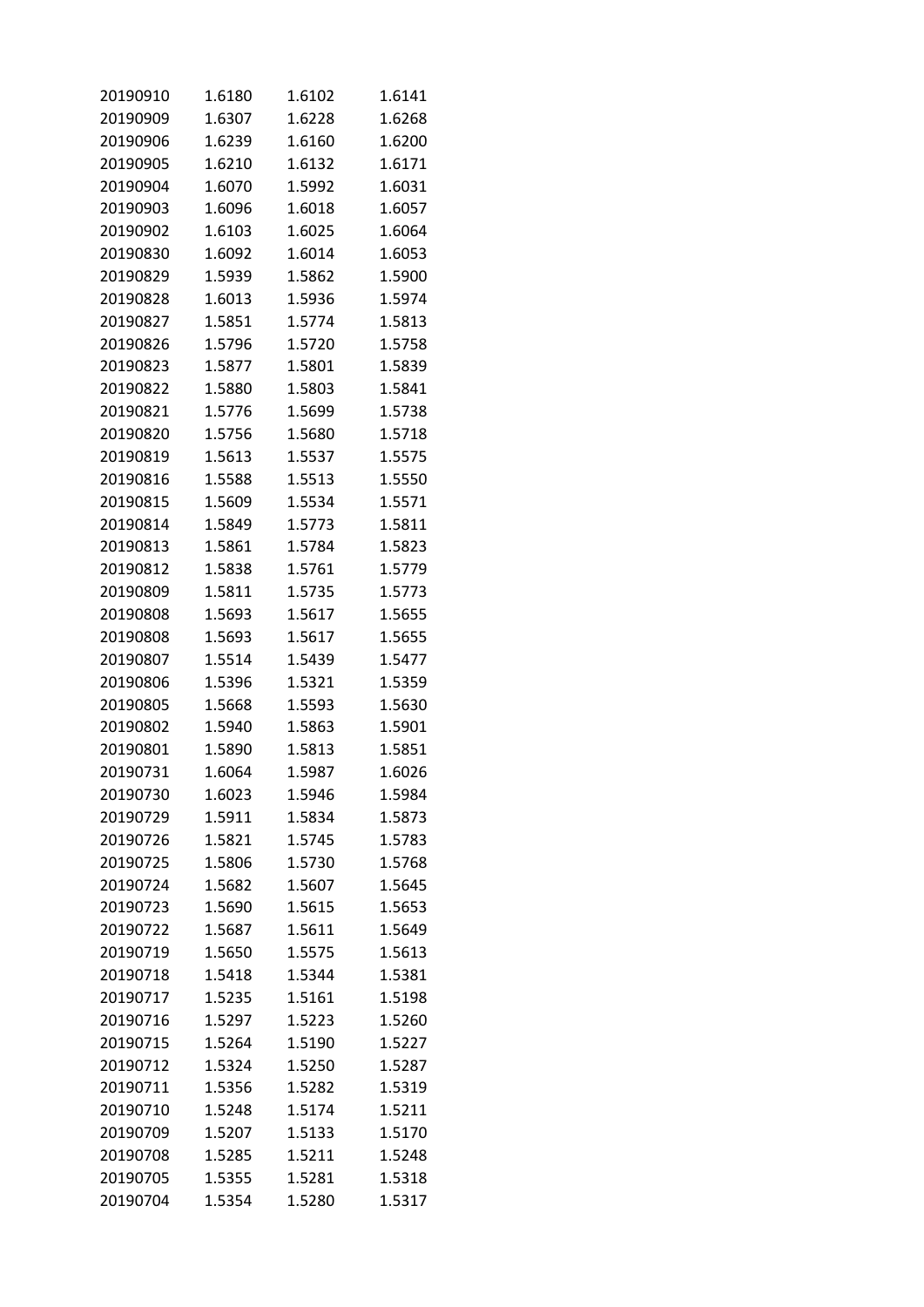| 20190703 | 1.5279 | 1.5206 | 1.5243 |       |
|----------|--------|--------|--------|-------|
| 20190702 | 1.5155 | 1.5082 | 1.5119 |       |
| 20190701 | 1.5054 | 1.4981 | 1.5017 |       |
| 20190630 | 1.5310 | 1.5236 | 1.5273 | 0.022 |
| 20190628 | 1.5311 | 1.5237 | 1.5274 |       |
| 20190627 | 1.5267 | 1.5193 | 1.5230 |       |
| 20190626 | 1.5212 | 1.5139 | 1.5175 |       |
| 20190625 | 1.5198 | 1.5125 | 1.5161 |       |
| 20190624 | 1.5242 | 1.5168 | 1.5205 |       |
| 20190621 | 1.5316 | 1.5242 | 1.5279 |       |
| 20190620 | 1.5270 | 1.5197 | 1.5234 |       |
| 20190619 | 1.5136 | 1.5063 | 1.5099 |       |
| 20190618 | 1.5030 | 1.4958 | 1.4994 |       |
| 20190617 | 1.4783 | 1.4712 | 1.4747 |       |
| 20190614 | 1.4746 | 1.4675 | 1.4710 |       |
| 20190613 | 1.4753 | 1.4682 | 1.4718 |       |
| 20190612 | 1.4830 | 1.4758 | 1.4794 |       |
| 20190611 | 1.4780 | 1.4708 | 1.4744 |       |
| 20190607 | 1.4640 | 1.4569 | 1.4604 |       |
| 20190606 | 1.4617 | 1.4546 | 1.4581 |       |
| 20190605 | 1.4567 | 1.4497 | 1.4532 |       |
| 20190604 | 1.4540 | 1.4470 | 1.4505 |       |
| 20190603 | 1.4656 | 1.4585 | 1.4620 |       |
| 20190531 | 1.4863 | 1.4791 | 1.4827 |       |
| 20190530 | 1.4854 | 1.4783 | 1.4819 |       |
| 20190529 | 1.4982 | 1.4910 | 1.4946 |       |
| 20190528 | 1.5039 | 1.4966 | 1.5003 |       |
| 20190527 | 1.4933 | 1.4861 | 1.4897 |       |
| 20190524 | 1.4862 | 1.4790 | 1.4826 |       |
| 20190523 | 1.4917 | 1.4845 | 1.4881 |       |
| 20190522 | 1.4901 | 1.4829 | 1.4865 |       |
| 20190521 | 1.4843 | 1.4771 | 1.4807 |       |
| 20190520 | 1.4910 | 1.4838 | 1.4874 |       |
| 20190517 | 1.4894 | 1.4822 | 1.4858 |       |
| 20190516 | 1.4779 | 1.4708 | 1.4744 |       |
| 20190515 | 1.4714 | 1.4643 | 1.4679 |       |
| 20190514 | 1.4639 | 1.4569 | 1.4604 |       |
| 20190513 | 1.4674 | 1.4603 | 1.4639 |       |
| 20190510 | 1.4666 | 1.4595 | 1.4631 |       |
| 20190509 | 1.4695 | 1.4624 | 1.4659 |       |
| 20190508 | 1.4645 | 1.4574 | 1.4610 |       |
| 20190507 | 1.4680 | 1.4609 | 1.4645 |       |
| 20190506 | 1.4658 | 1.4587 | 1.4623 |       |
| 20190503 | 1.4819 | 1.4747 | 1.4783 |       |
| 20190502 | 1.4826 | 1.4754 | 1.4790 |       |
| 20190501 | 1.4846 | 1.4774 | 1.4810 |       |
| 20190430 | 1.4846 | 1.4774 | 1.4810 |       |
| 20190429 | 1.4814 | 1.4742 | 1.4778 |       |
| 20190426 | 1.4776 | 1.4704 | 1.4740 |       |
| 20190424 | 1.4692 | 1.4622 | 1.4657 |       |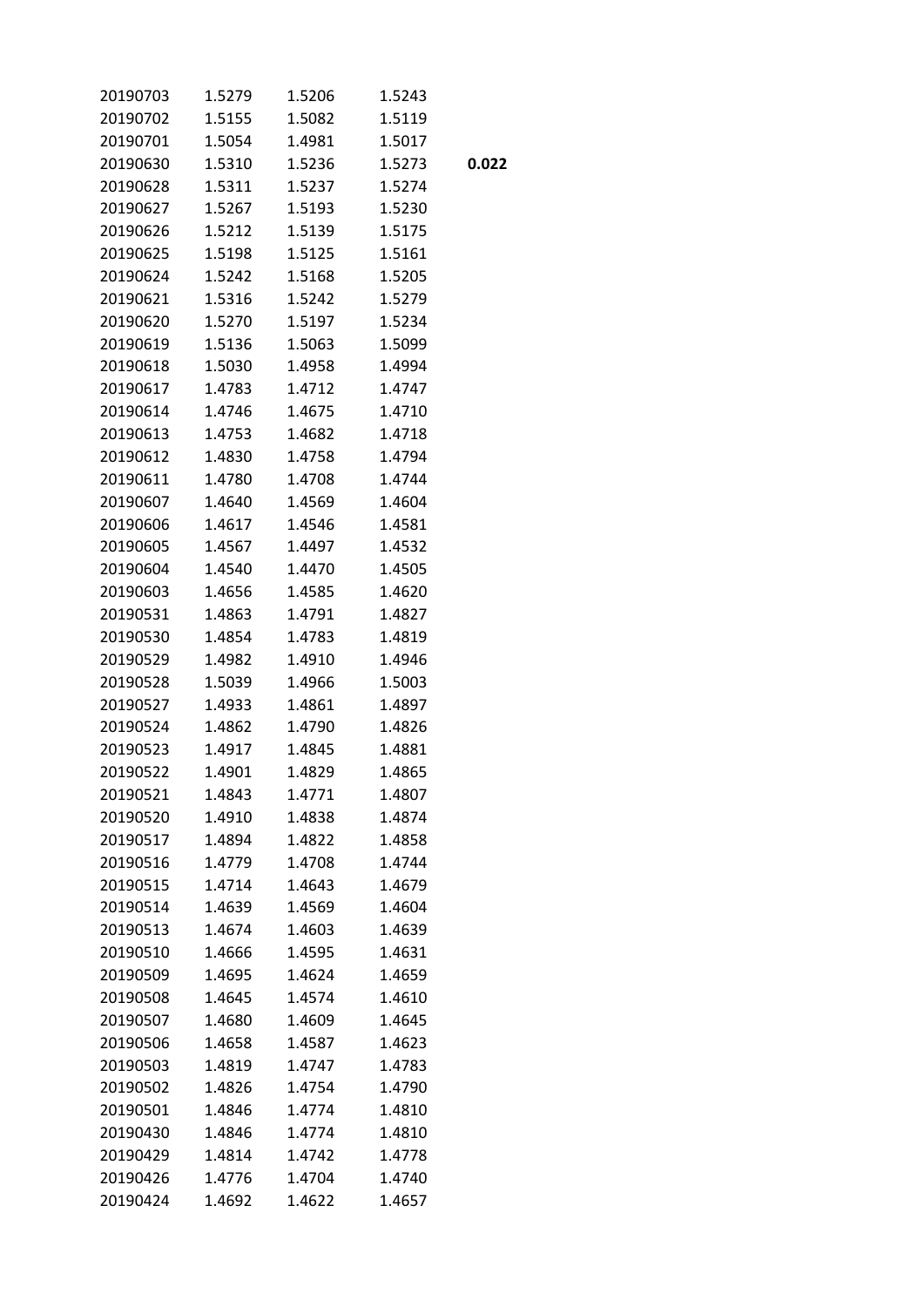| 20190423 | 1.4593 | 1.4523 | 1.4558 |
|----------|--------|--------|--------|
| 20190418 | 1.4526 | 1.4456 | 1.4491 |
| 20190417 | 1.4651 | 1.4581 | 1.4616 |
| 20190416 | 1.4600 | 1.4529 | 1.4564 |
| 20190415 | 1.4605 | 1.4534 | 1.4570 |
| 20190412 | 1.4628 | 1.4558 | 1.4593 |
| 20190411 | 1.4495 | 1.4425 | 1.4460 |
| 20190410 | 1.4522 | 1.4452 | 1.4487 |
| 20190409 | 1.4502 | 1.4432 | 1.4467 |
| 20190408 | 1.4513 | 1.4443 | 1.4478 |
| 20190405 | 1.4443 | 1.4373 | 1.4408 |
| 20190404 | 1.4501 | 1.4431 | 1.4466 |
| 20190403 | 1.4465 | 1.4395 | 1.4430 |
| 20190402 | 1.4415 | 1.4346 | 1.4380 |
| 20190401 | 1.4336 | 1.4267 | 1.4302 |
| 20190329 | 1.4215 | 1.4146 | 1.4181 |
| 20190328 | 1.4295 | 1.4226 | 1.4260 |
| 20190327 | 1.4269 | 1.4200 | 1.4235 |
| 20190326 | 1.4329 | 1.4260 | 1.4294 |
| 20190325 | 1.4300 | 1.4231 | 1.4266 |
| 20190322 | 1.4416 | 1.4346 | 1.4381 |
| 20190321 | 1.4409 | 1.4339 | 1.4374 |
| 20190320 | 1.4321 | 1.4252 | 1.4286 |
| 20190319 | 1.4441 | 1.4372 | 1.4407 |
| 20190318 | 1.4468 | 1.4398 | 1.4433 |
| 20190315 | 1.4377 | 1.4308 | 1.4342 |
| 20190314 | 1.4418 | 1.4349 | 1.4383 |
| 20190313 | 1.4372 | 1.4303 | 1.4338 |
| 20190312 | 1.4351 | 1.4281 | 1.4316 |
| 20190311 | 1.4354 | 1.4284 | 1.4319 |
| 20190308 | 1.4291 | 1.4222 | 1.4257 |
| 20190307 | 1.4229 | 1.4160 | 1.4194 |
| 20190306 | 1.4193 | 1.4125 | 1.4159 |
| 20190305 | 1.4156 | 1.4088 | 1.4122 |
| 20190304 | 1.4191 | 1.4122 | 1.4157 |
| 20190301 | 1.4080 | 1.4012 | 1.4046 |
| 20190228 | 1.4042 | 1.3974 | 1.4008 |
| 20190227 | 1.4093 | 1.4025 | 1.4059 |
| 20190226 | 1.4137 | 1.4068 | 1.4102 |
| 20190225 | 1.4190 | 1.4121 | 1.4155 |
| 20190222 | 1.4059 | 1.3991 | 1.4025 |
| 20190221 | 1.4000 | 1.3932 | 1.3966 |
| 20190220 | 1.3964 | 1.3896 | 1.3930 |
| 20190219 | 1.3812 | 1.3745 | 1.3778 |
| 20190218 | 1.3840 | 1.3773 | 1.3806 |
| 20190215 | 1.3781 | 1.3715 | 1.3748 |
| 20190214 | 1.3778 | 1.3712 | 1.3745 |
| 20190213 | 1.3641 | 1.3575 | 1.3608 |
| 20190212 | 1.3550 | 1.3840 | 1.3517 |
| 20190211 | 1.3527 | 1.3461 | 1.3494 |
|          |        |        |        |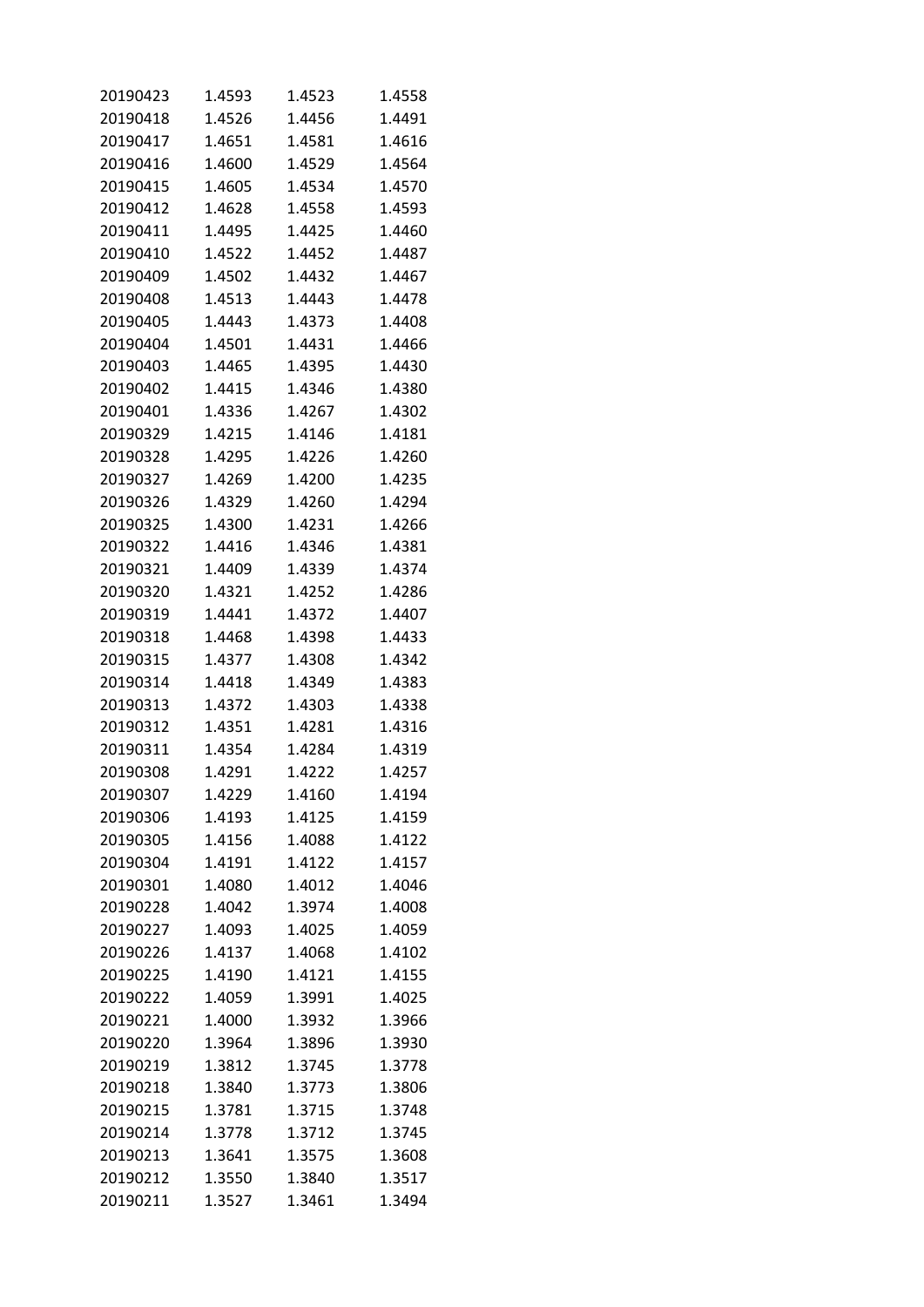| 20190208 | 1.3427 | 1.3363 | 1.3395 |
|----------|--------|--------|--------|
| 20190207 | 1.3480 | 1.3415 | 1.3448 |
| 20190206 | 1.3412 | 1.3347 | 1.3380 |
| 20190205 | 1.3297 | 1.3232 | 1.3265 |
| 20190204 | 1.3260 | 1.3196 | 1.3228 |
| 20190201 | 1.3287 | 1.3223 | 1.3255 |
| 20190131 | 1.3220 | 1.3156 | 1.3188 |
| 20190130 | 1.3113 | 1.3050 | 1.3081 |
| 20190129 | 1.3126 | 1.3063 | 1.3095 |
| 20190125 | 1.3092 | 1.3029 | 1.3060 |
| 20190124 | 1.3028 | 1.2965 | 1.2997 |
| 20190123 | 1.3003 | 1.2940 | 1.2972 |
| 20190122 | 1.2989 | 1.2926 | 1.2957 |
| 20190121 | 1.3007 | 1.2944 | 1.2976 |
| 20190118 | 1.2983 | 1.2920 | 1.2951 |
| 20190117 | 1.2981 | 1.2919 | 1.2950 |
| 20190116 | 1.3009 | 1.2946 | 1.2978 |
| 20190115 | 1.2923 | 1.2860 | 1.2892 |
| 20190114 | 1.2902 | 1.2840 | 1.2871 |
| 20190111 | 1.2897 | 1.2834 | 1.2866 |
| 20190110 | 1.2891 | 1.2828 | 1.2859 |
| 20190109 | 1.2769 | 1.2708 | 1.2739 |
| 20190108 | 1.2824 | 1.2763 | 1.2794 |
| 20190107 | 1.2791 | 1.2729 | 1.2760 |
| 20190104 | 1.2742 | 1.2680 | 1.2711 |
| 20190103 | 1.2843 | 1.2781 | 1.2812 |
| 20190102 | 1.2894 | 1.2832 | 1.2863 |
| 20181231 | 1.2970 | 1.2907 | 1.2939 |
| 20181228 | 1.2903 | 1.2841 | 1.2872 |
| 20181227 | 1.2796 | 1.2734 | 1.2765 |
| 20181224 | 1.2633 | 1.2572 | 1.2602 |
| 20181221 | 1.2688 | 1.2626 | 1.2657 |
| 20181220 | 1.2729 | 1.2668 | 1.2698 |
| 20181219 | 1.2889 | 1.2827 | 1.2858 |
| 20181218 | 1.3054 | 1.2991 | 1.3022 |
| 20181217 | 1.3124 | 1.3060 | 1.3092 |
| 20181214 | 1.3089 | 1.3026 | 1.3057 |
| 20181213 | 1.3161 | 1.3097 | 1.3129 |
| 20181212 | 1.3034 | 1.2971 | 1.3002 |
| 20181211 | 1.2960 | 1.2897 | 1.2928 |
| 20181210 | 1.2990 | 1.2927 | 1.2959 |
| 20181207 | 1.3156 | 1.3092 | 1.3124 |
| 20181206 | 1.3228 | 1.3164 | 1.3196 |
| 20181205 | 1.3399 | 1.3334 | 1.3367 |
| 20181204 | 1.3531 | 1.3465 | 1.3498 |
| 20181203 | 1.3659 | 1.3446 | 1.3626 |
| 20181130 | 1.3512 | 1.3446 | 1.3479 |
| 20181129 | 1.3399 | 1.3335 | 1.3367 |
| 20181128 | 1.3316 | 1.3252 | 1.3284 |
| 20181127 | 1.3367 | 1.3302 | 1.3334 |
|          |        |        |        |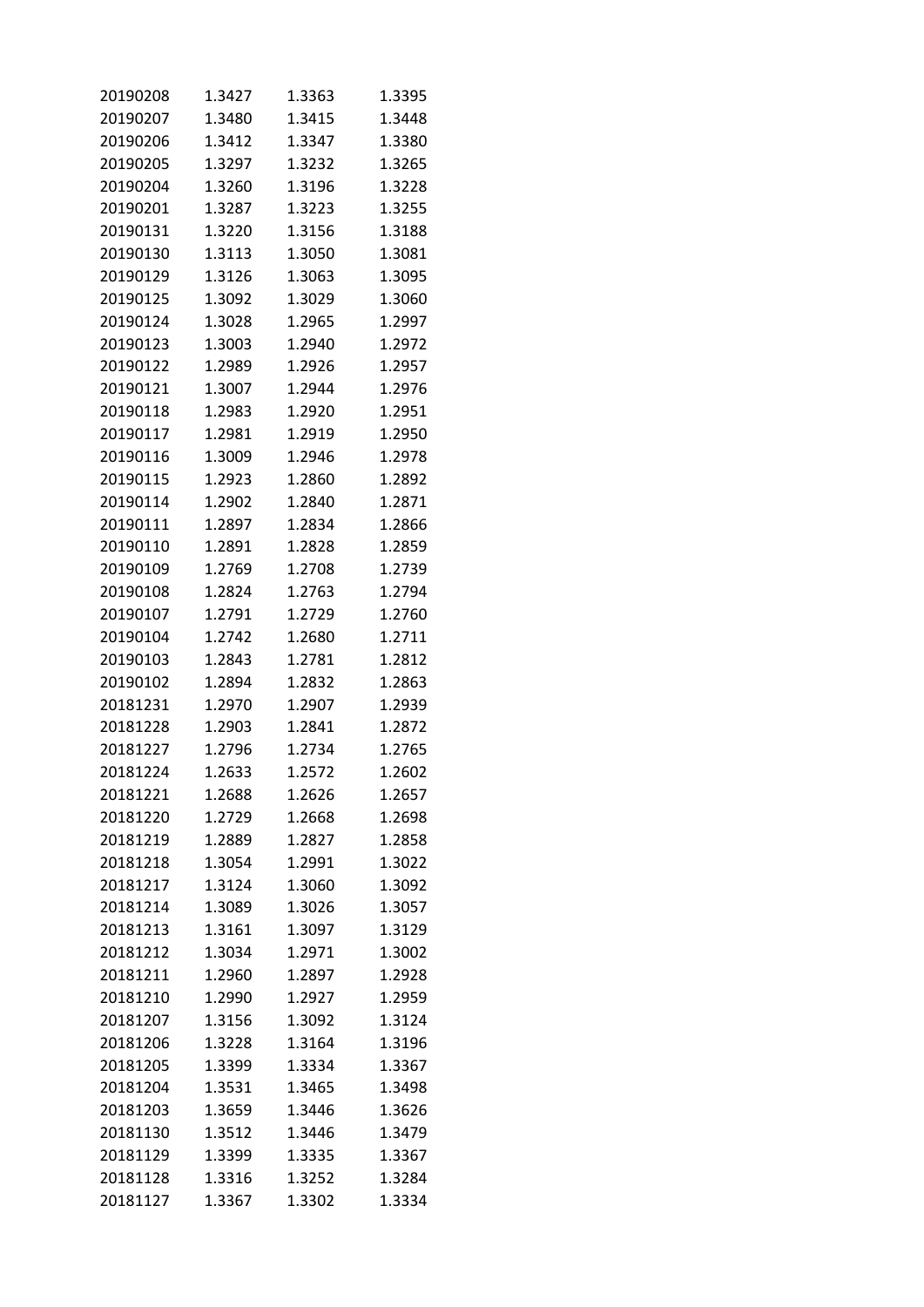| 20181126 | 1.3409 | 1.3344 | 1.3377 |
|----------|--------|--------|--------|
| 20181123 | 1.3423 | 1.3358 | 1.3391 |
| 20181122 | 1.3387 | 1.3322 | 1.3354 |
| 20181121 | 1.3322 | 1.3258 | 1.3290 |
| 20181120 | 1.3533 | 1.3468 | 1.3500 |
| 20181119 | 1.3648 | 1.3582 | 1.3615 |
| 20181116 | 1.3585 | 1.3519 | 1.3552 |
| 20181115 | 1.3535 | 1.3470 | 1.3503 |
| 20181114 | 1.3540 | 1.3475 | 1.3508 |
| 20181113 | 1.3756 | 1.3689 | 1.3722 |
| 20181112 | 1.3887 | 1.3820 | 1.3853 |
| 20181109 | 1.3908 | 1.3841 | 1.3875 |
| 20181108 | 1.3855 | 1.3788 | 1.3822 |
| 20181107 | 1.3731 | 1.3664 | 1.3697 |
| 20181106 | 1.3612 | 1.3547 | 1.3580 |
| 20181105 | 1.3631 | 1.3565 | 1.3598 |
| 20181102 | 1.3802 | 1.3735 | 1.3769 |
| 20181101 | 1.3657 | 1.3592 | 1.3624 |
| 20181031 | 1.3527 | 1.3462 | 1.3495 |
| 20181030 | 1.3383 | 1.3318 | 1.3350 |
| 20181029 | 1.3275 | 1.3211 | 1.3243 |
| 20181026 | 1.3330 | 1.3265 | 1.3297 |
| 20181025 | 1.3380 | 1.3316 | 1.3348 |
| 20181024 | 1.3952 | 1.3885 | 1.3919 |
| 20181023 | 1.4036 | 1.3968 | 1.4002 |
| 20181022 | 1.4159 | 1.4091 | 1.4125 |
| 20181019 | 1.4133 | 1.4064 | 1.4098 |
| 20181018 | 1.4235 | 1.4166 | 1.4200 |
| 20181017 | 1.4310 | 1.4241 | 1.4276 |
| 20181016 | 1.4079 | 1.4011 | 1.4045 |
| 20181015 | 1.4056 | 1.3988 | 1.4022 |
| 20181012 | 1.4203 | 1.4134 | 1.4168 |
| 20181011 | 1.4150 | 1.4082 | 1.4116 |
| 20181010 | 1.4620 | 1.4549 | 1.4585 |
| 20181009 | 1.4644 | 1.4573 | 1.4608 |
| 20181008 | 1.4814 | 1.4742 | 1.4778 |
| 20181005 | 1.4872 | 1.4800 | 1.4836 |
| 20181004 | 1.4852 | 1.4780 | 1.4816 |
| 20181003 | 1.4740 | 1.4669 | 1.4704 |
| 20181002 | 1.4705 | 1.4634 | 1.4669 |
| 20180928 | 1.4705 | 1.4634 | 1.4670 |
| 20180927 | 1.4630 | 1.4560 | 1.4595 |
| 20180926 | 1.4644 | 1.4573 | 1.4609 |
| 20180925 | 1.4665 | 1.4594 | 1.4629 |
| 20180924 | 1.4706 | 1.4635 | 1.4670 |
| 20180921 | 1.4669 | 1.4498 | 1.4633 |
| 20180920 | 1.4530 | 1.4459 | 1.4495 |
| 20180919 | 1.4469 | 1.4399 | 1.4434 |
| 20180918 | 1.4451 | 1.4381 | 1.4416 |
| 20180917 | 1.4586 | 1.4516 | 1.4551 |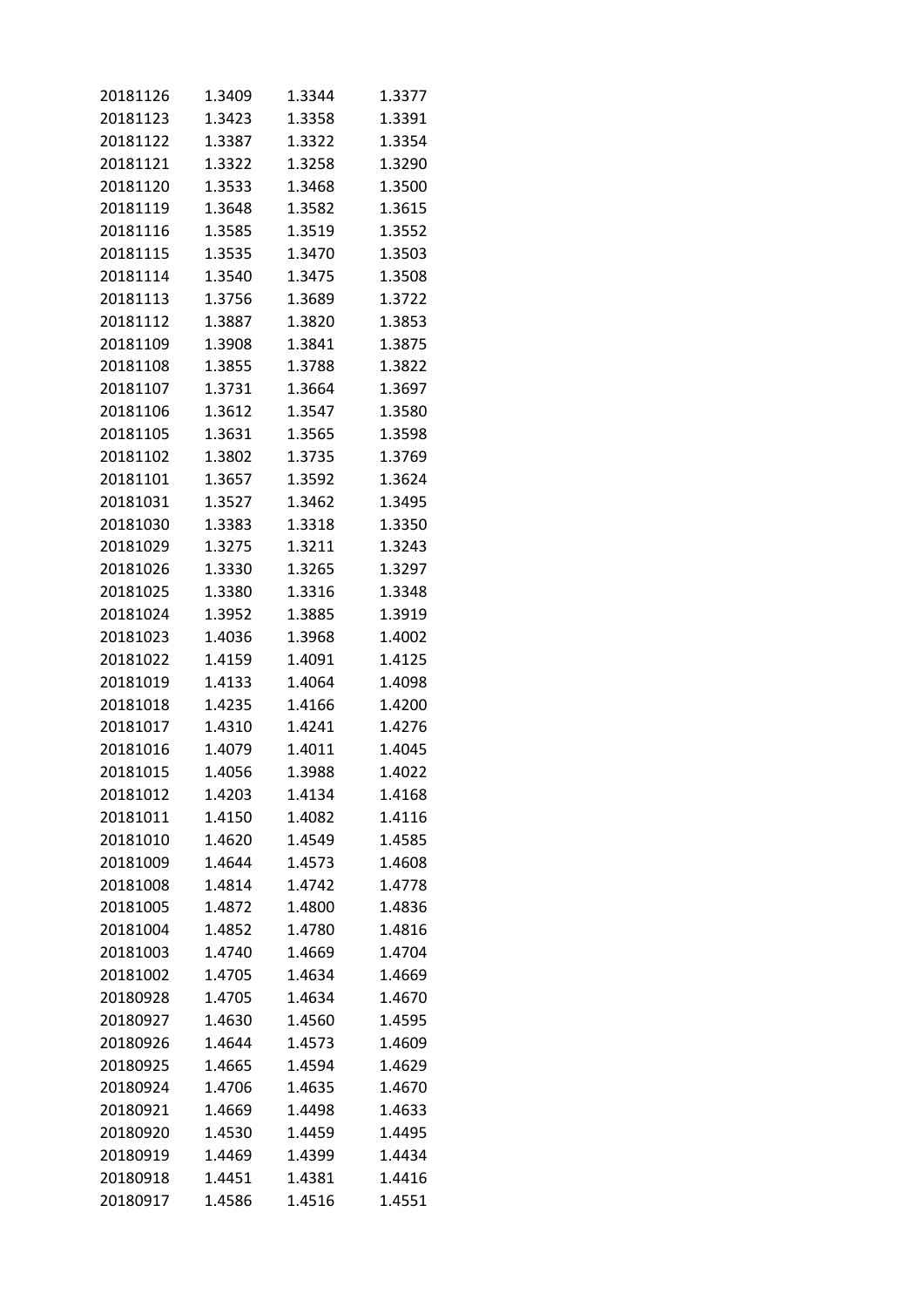| 20180914 | 1.4573 | 1.4503 | 1.4538 |
|----------|--------|--------|--------|
| 20180913 | 1.4487 | 1.4417 | 1.4452 |
| 20180912 | 1.4403 | 1.4333 | 1.4368 |
| 20180911 | 1.4391 | 1.4321 | 1.4356 |
| 20180910 | 1.4360 | 1.4291 | 1.4326 |
| 20180907 | 1.4346 | 1.4277 | 1.4311 |
| 20180906 | 1.4413 | 1.4344 | 1.4379 |
| 20180905 | 1.4489 | 1.4419 | 1.4454 |
| 20180904 | 1.4599 | 1.4529 | 1.4564 |
| 20180903 | 1.4602 | 1.4531 | 1.4567 |
| 20180831 | 1.4654 | 1.4583 | 1.4618 |
| 20180830 | 1.4638 | 1.4568 | 1.4603 |
| 20180829 | 1.4539 | 1.4469 | 1.4504 |
| 20180828 | 1.4619 | 1.4549 | 1.4584 |
| 20180827 | 1.4567 | 1.4496 | 1.4532 |
| 20180824 | 1.4503 | 1.4433 | 1.4468 |
| 20180823 | 1.4541 | 1.4470 | 1.4505 |
| 20180822 | 1.4566 | 1.4495 | 1.4531 |
| 20180821 | 1.4559 | 1.4489 | 1.4524 |
| 20180820 | 1.4434 | 1.4364 | 1.4399 |
| 20180817 | 1.4356 | 1.4287 | 1.4322 |
| 20180816 | 1.4310 | 1.4241 | 1.4275 |
| 20180815 | 1.4465 | 1.4395 | 1.4430 |
| 20180814 | 1.4403 | 1.4333 | 1.4368 |
| 20180813 | 1.4361 | 1.4292 | 1.4326 |
| 20180810 | 1.4481 | 1.4411 | 1.4446 |
| 20180809 | 1.4339 | 1.4270 | 1.4304 |
| 20180808 | 1.4308 | 1.4239 | 1.4273 |
| 20180807 | 1.4227 | 1.4159 | 1.4193 |
| 20180806 | 1.4235 | 1.4167 | 1.4201 |
| 20180803 | 1.4242 | 1.4173 | 1.4207 |
| 20180802 | 1.4160 | 1.4091 | 1.4125 |
| 20180801 | 1.4163 | 1.4094 | 1.4128 |
| 20180731 | 1.4224 | 1.4155 | 1.4189 |
| 20180730 | 1.4256 | 1.4187 | 1.4222 |
| 20180727 | 1.4326 | 1.4257 | 1.4292 |
| 20180726 | 1.4249 | 1.4180 | 1.4215 |
| 20180725 | 1.4240 | 1.4171 | 1.4206 |
| 20180724 | 1.4129 | 1.4061 | 1.4095 |
| 20180723 | 1.4089 | 1.4021 | 1.4055 |
| 20180720 | 1.4130 | 1.4062 | 1.4096 |
| 20180719 | 1.4068 | 1.4000 | 1.4034 |
| 20180718 | 1.3939 | 1.3872 | 1.3906 |
| 20180717 | 1.3893 | 1.3826 | 1.3859 |
| 20180716 | 1.3935 | 1.3868 | 1.3902 |
| 20180713 | 1.4031 | 1.3963 | 1.3997 |
| 20180712 | 1.4012 | 1.3944 | 1.3978 |
| 20180711 | 1.4009 | 1.3941 | 1.3975 |
| 20180710 | 1.4080 | 1.4012 | 1.4046 |
| 20180709 | 1.4109 | 1.4041 | 1.4075 |
|          |        |        |        |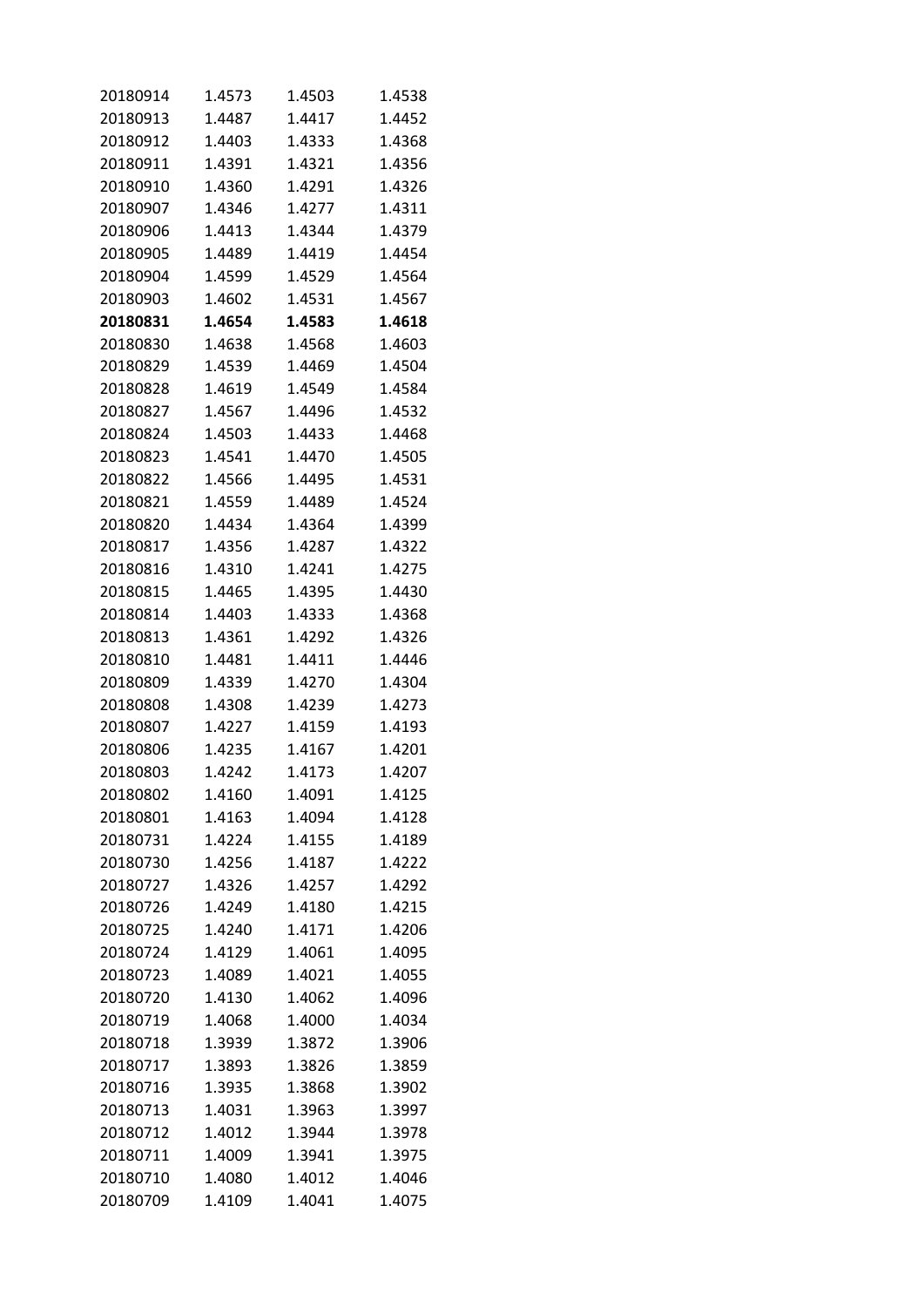| 20180706 | 1.4127 | 1.4059 | 1.4093 |        |
|----------|--------|--------|--------|--------|
| 20180705 | 1.4138 | 1.4070 | 1.4104 |        |
| 20180704 | 1.4127 | 1.4059 | 1.4093 |        |
| 20180703 | 1.4159 | 1.4090 | 1.4125 |        |
| 20180702 | 1.4168 | 1.4099 | 1.4134 |        |
| 20180629 | 1.4550 | 1.4480 | 1.4515 | 0.0382 |
| 20180628 | 1.4385 | 1.4315 | 1.4350 |        |
| 20180627 | 1.4459 | 1.4389 | 1.4424 |        |
| 20180626 | 1.4488 | 1.4418 | 1.4453 |        |
| 20180625 | 1.4541 | 1.4471 | 1.4506 |        |
| 20180622 | 1.4456 | 1.4386 | 1.4421 |        |
| 20180621 | 1.4480 | 1.4410 | 1.4445 |        |
| 20180620 | 1.4298 | 1.4229 | 1.4264 |        |
| 20180619 | 1.4233 | 1.4165 | 1.4199 |        |
| 20180618 | 1.4275 | 1.4206 | 1.4240 |        |
| 20180615 | 1.4275 | 1.4344 | 1.4310 |        |
| 20180614 | 1.4276 | 1.4207 | 1.4241 |        |
| 20180613 | 1.4235 | 1.4167 | 1.4201 |        |
| 20180612 | 1.4250 | 1.4181 | 1.4216 |        |
| 20180608 | 1.4302 | 1.4233 | 1.4268 |        |
| 20180607 | 1.4259 | 1.4190 | 1.4224 |        |
| 20180606 | 1.4189 | 1.4121 | 1.4155 |        |
| 20180605 | 1.4135 | 1.4067 | 1.4101 |        |
| 20180602 | 1.4125 | 1.4057 | 1.4091 |        |
| 20180601 | 1.4014 | 1.3946 | 1.3980 |        |
| 20180531 | 1.4021 | 1.3953 | 1.3987 |        |
| 20180530 | 1.3896 | 1.3829 | 1.3863 |        |
| 20180529 | 1.3914 | 1.3847 | 1.3880 |        |
| 20180528 | 1.3895 | 1.3827 | 1.3861 |        |
| 20180525 | 1.3884 | 1.3817 | 1.3850 |        |
| 20180524 | 1.3797 | 1.3731 | 1.3764 |        |
| 20180523 | 1.3726 | 1.3660 | 1.3693 |        |
| 20180522 | 1.3630 | 1.3564 | 1.3597 |        |
| 20180521 | 1.3668 | 1.3602 | 1.3635 |        |
| 20180518 | 1.3735 | 1.3669 | 1.3702 |        |
| 20180517 | 1.3731 | 1.3665 | 1.3698 |        |
| 20180516 | 1.3662 | 1.3596 | 1.3629 |        |
| 20180515 | 1.3665 | 1.3599 | 1.3632 |        |
| 20180514 | 1.3609 | 1.3543 | 1.3576 |        |
| 20180511 | 1.3548 | 1.3482 | 1.3515 |        |
| 20180510 | 1.3548 | 1.3483 | 1.3515 |        |
| 20180509 | 1.3443 | 1.3378 | 1.3411 |        |
| 20180508 | 1.3402 | 1.3337 | 1.3370 |        |
| 20180507 | 1.3343 | 1.3279 | 1.3311 |        |
| 20180504 | 1.3292 | 1.3228 | 1.3260 |        |
| 20180503 | 1.3206 | 1.3142 | 1.3174 |        |
| 20180502 | 1.3193 | 1.3129 | 1.3161 |        |
| 20180501 | 1.3140 | 1.3077 | 1.3108 |        |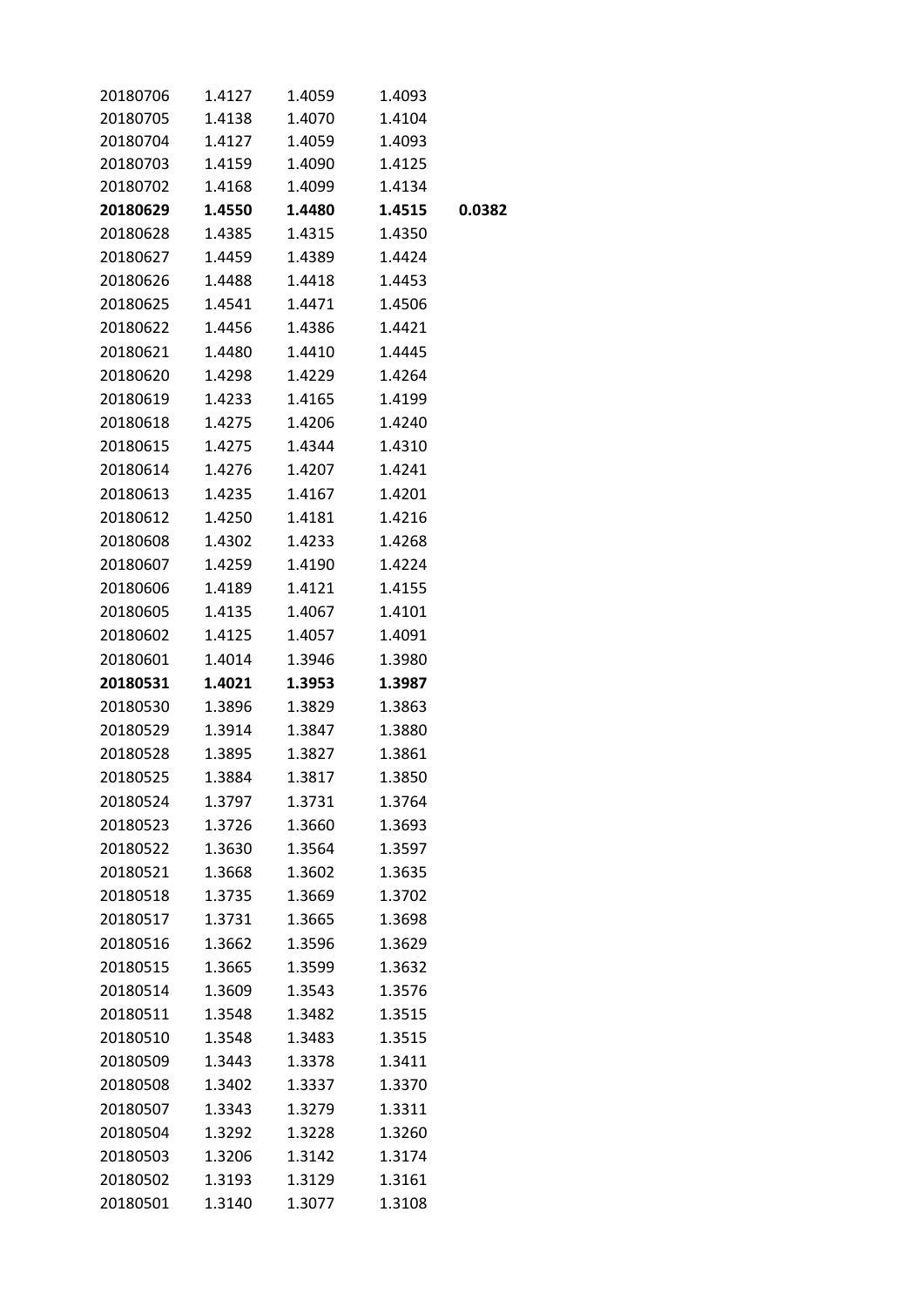| 20180430 | 1.3172 | 1.3108 | 1.3140 |
|----------|--------|--------|--------|
| 20180427 | 1.3149 | 1.3086 | 1.3117 |
| 20180426 | 1.3145 | 1.3081 | 1.3113 |
| 20180424 | 1.3140 | 1.3077 | 1.3108 |
| 20180423 | 1.3207 | 1.3143 | 1.3175 |
| 20180420 | 1.3242 | 1.3178 | 1.3210 |
| 20180419 | 1.3247 | 1.3183 | 1.3215 |
| 20180418 | 1.3150 | 1.3087 | 1.3119 |
| 20180417 | 1.3054 | 1.2991 | 1.3022 |
| 20180416 | 1.3009 | 1.2946 | 1.2978 |
| 20180413 | 1.3035 | 1.2972 | 1.3004 |
| 20180412 | 1.0344 | 1.2981 | 1.3012 |
| 20180411 | 1.3074 | 1.3011 | 1.3042 |
| 20180410 | 1.3025 | 1.2962 | 1.2994 |
| 20180409 | 1.2926 | 1.2864 | 1.2895 |
| 20180406 | 1.3013 | 1.2950 | 1.2982 |
| 20180405 | 1.2994 | 1.2932 | 1.2963 |
| 20180404 | 1.3008 | 1.2945 | 1.2977 |
| 20180403 | 1.3013 | 1.2950 | 1.2982 |
| 20180329 | 1.3074 | 1.3011 | 1.3042 |
| 20180328 | 1.3196 | 1.3132 | 1.3164 |
| 20180327 | 1.3301 | 1.3237 | 1.3269 |
| 20180326 | 1.3066 | 1.3002 | 1.3034 |
| 20180323 | 1.3068 | 1.3005 | 1.3037 |
| 20180322 | 1.3229 | 1.3165 | 1.3197 |
| 20180321 | 1.3220 | 1.3156 | 1.3188 |
| 20180320 | 1.3173 | 1.3110 | 1.3141 |
| 20180319 | 1.3240 | 1.3176 | 1.3208 |
| 20180316 | 1.3189 | 1.3126 | 1.3157 |
| 20180315 | 1.3237 | 1.3173 | 1.3205 |
| 20180314 | 1.3238 | 1.3174 | 1.3206 |
| 20180313 | 1.3181 | 1.3117 | 1.3149 |
| 20180312 | 1.3261 | 1.3197 | 1.3229 |
| 20180309 | 1.3184 | 1.3120 | 1.3152 |
| 20180308 | 1.3170 | 1.3107 | 1.3139 |
| 20180307 | 1.3076 | 1.3013 | 1.3045 |
| 20180306 | 1.3150 | 1.3087 | 1.3118 |
| 20180305 | 1.3061 | 1.2998 | 1.3029 |
| 20180302 | 1.3105 | 1.3042 | 1.3074 |
| 20180301 | 1.3181 | 1.3117 | 1.3149 |
| 20180228 | 1.3235 | 1.3171 | 1.3203 |
| 20180227 | 1.3124 | 1.3061 | 1.3092 |
| 20180226 | 1.3169 | 1.3105 | 1.3137 |
| 20180223 | 1.3139 | 1.3075 | 1.3107 |
| 20180222 | 1.3097 | 1.3034 | 1.3066 |
| 20180221 | 1.2995 | 1.2932 | 1.2963 |
| 20180220 | 1.3068 | 1.3005 | 1.3036 |
| 20180219 | 1.3091 | 1.3028 | 1.3060 |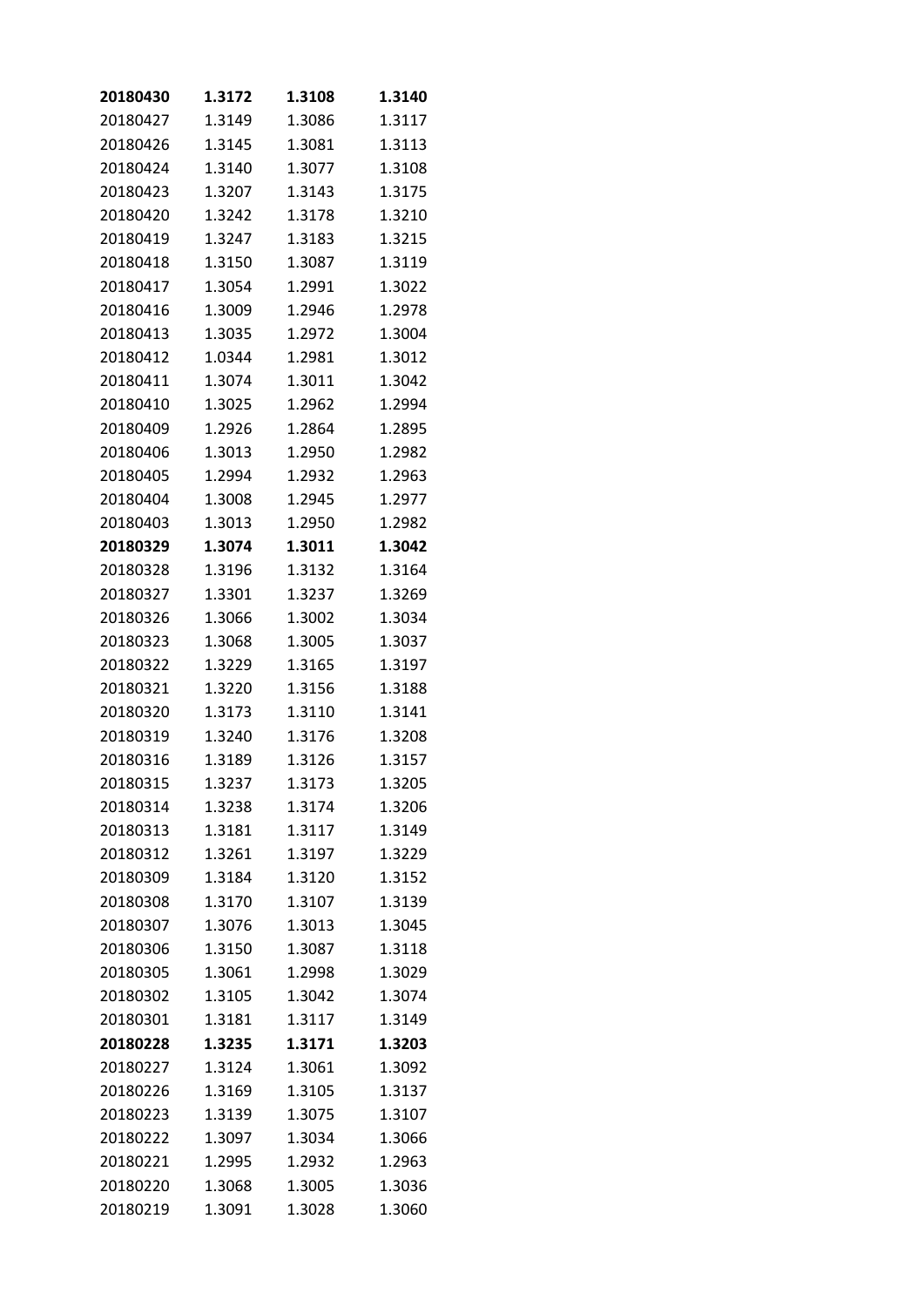| 20180216             | 1.3046           | 1.2983           | 1.3014           |
|----------------------|------------------|------------------|------------------|
| 20180215             | 1.2979           | 1.2916           | 1.2948           |
| 20180214             | 1.2811           | 1.2750           | 1.2781           |
| 20180213             | 1.2768           | 1.2707           | 1.2737           |
| 20180212             | 1.2704           | 1.2643           | 1.2674           |
| 20180209             | 1.2812           | 1.2750           | 1.2781           |
| 20180208             | 1.2934           | 1.2872           | 1.2903           |
| 20180207             | 1.2984           | 1.2921           | 1.2952           |
| 20180206             | 1.2697           | 1.2635           | 1.2666           |
| 20180205             | 1.3147           | 1.3084           | 1.3116           |
| 20180202             | 1.3641           | 1.3575           | 1.3608           |
| 20180201             | 1.3593           | 1.3528           | 1.3561           |
| 20180131             | 1.3476           | 1.3411           | 1.3443           |
|                      |                  |                  |                  |
| 20180130             | 1.3482           | 1.3417           | 1.3449           |
| 20180129             | 1.3610           | 1.3544           | 1.3577           |
| 20180125             | 1.3527           | 1.3462           | 1.3494           |
| 20180124             | 1.3507           | 1.3442           | 1.3475           |
| 20180123             | 1.3473           | 1.3408           | 1.3441           |
| 20180122             | 1.3358           | 1.3294           | 1.3326           |
| 20180119             | 1.3407           | 1.3343           | 1.3375           |
| 20180118             | 1.3480           | 1.3415           | 1.3447           |
| 20180117             | 1.3457           | 1.3392           | 1.3424           |
| 20180116             | 1.3452           | 1.3387           | 1.3419           |
| 20180115             | 1.3353           | 1.3262           | 1.3321           |
| 20180112             | 1.3294           | 1.3230           | 1.3262           |
| 20180111             | 1.3253           | 1.3189           | 1.3221           |
| 20180110             | 1.3306           | 1.3242           | 1.3274           |
| 20180109             | 1.3329           | 1.3265           | 1.3297           |
| 20180108             | 1.3373           | 1.3308           | 1.3341           |
| 20180105             | 1.3360           | 1.3295           | 1.3327           |
| 20180104             | 1.3254           | 1.3190           | 1.3222           |
| 20180103             | 1.3148           | 1.3085           | 1.3116           |
| 20180102             | 1.3091           | 1.3028           | 1.3059           |
| 20171229             | 1.3093           | 1.3030           | 1.3061           |
| 20171228             | 1.3094           | 1.3031           | 1.3062           |
| 20171227             | 1.2963           | 1.2901           | 1.2932           |
| 20171222             | 1.2934           | 1.2872           | 1.2903           |
| 20171221             | 1.2816           | 1.2754           | 1.2785           |
| 20171220             | 1.2767           | 1.2705           | 1.2736           |
| 20171219             | 1.2690           | 1.2629           | 1.2660           |
| 20171218             | 1.2594           | 1.2534           | 1.2564           |
| 20171215             | 1.2584           | 1.2523           | 1.2553           |
| 20171214             | 1.2542<br>1.2495 | 1.2481           | 1.2511<br>1.2465 |
| 20171213             |                  | 1.2435           |                  |
| 20171212             | 1.2501           | 1.2440           | 1.2470           |
| 20171211             | 1.2529           | 1.2469           | 1.2499           |
| 20171208<br>20171207 | 1.2512<br>1.2342 | 1.2452<br>1.2283 | 1.2482<br>1.2313 |
| 20171206             | 1.2288           | 1.2228           | 1.2258           |
|                      |                  |                  |                  |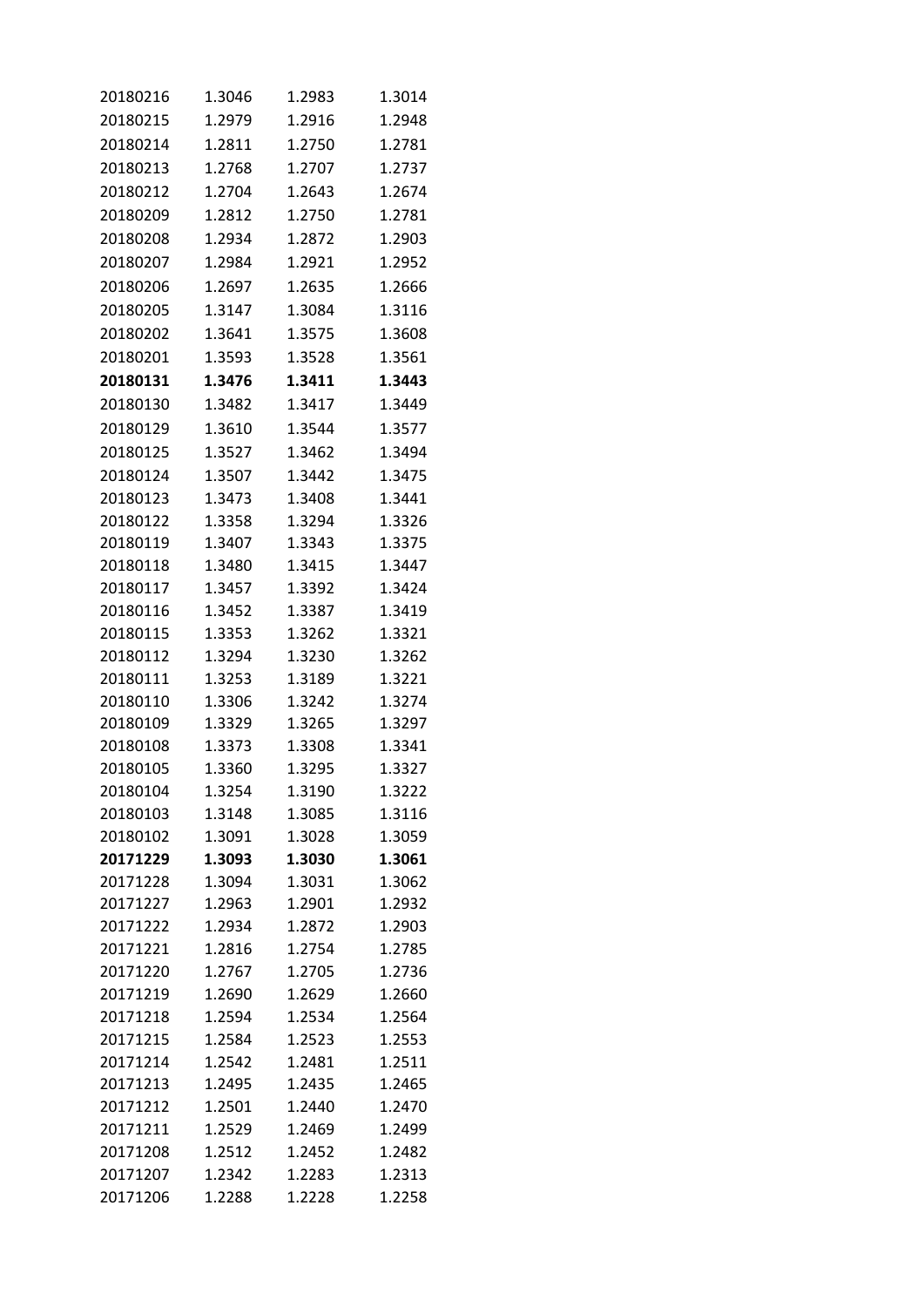| 20171205 | 1.2367 | 1.2308 | 1.2338 |
|----------|--------|--------|--------|
| 20171204 | 1.2400 | 1.2341 | 1.2371 |
| 20171201 | 1.2433 | 1.2373 | 1.2403 |
| 20171130 | 1.2485 | 1.2425 | 1.2455 |
| 20171129 | 1.2439 | 1.2379 | 1.2409 |
| 20171128 | 1.2388 | 1.2328 | 1.2358 |
| 20171127 | 1.2328 | 1.2268 | 1.2298 |
| 20171124 | 1.2330 | 1.2271 | 1.2300 |
| 20171123 | 1.2370 | 1.2310 | 1.2340 |
| 20171122 | 1.2390 | 1.2330 | 1.2360 |
| 20171121 | 1.2349 | 1.2289 | 1.2319 |
| 20171120 | 1.2332 | 1.2272 | 1.2302 |
| 20171117 | 1.2305 | 1.2246 | 1.2275 |
| 20171116 | 1.2249 | 1.2190 | 1.2220 |
| 20171115 | 1.2303 | 1.2243 | 1.2273 |
| 20171114 | 1.2361 | 1.2301 | 1.2331 |
| 20171113 | 1.2399 | 1.2340 | 1.2369 |
| 20171110 | 1.2420 | 1.2360 | 1.2390 |
| 20171109 | 1.2369 | 1.2309 | 1.2339 |
| 20171108 | 1.2343 | 1.2283 | 1.2313 |
| 20171107 | 1.2375 | 1.2315 | 1.2345 |
| 20171106 | 1.2367 | 1.2307 | 1.2337 |
| 20171103 | 1.2374 | 1.2314 | 1.2344 |
| 20171102 | 1.2384 | 1.2324 | 1.2354 |
| 20171101 | 1.2235 | 1.2176 | 1.2205 |
| 20171031 | 1.2241 | 1.2181 | 1.2211 |
| 20171030 | 1.2233 | 1.2174 | 1.2203 |
| 20171027 | 1.2191 | 1.2132 | 1.2161 |
| 20171026 | 1.2229 | 1.2170 | 1.2200 |
| 20171025 | 1.2220 | 1.2161 | 1.2190 |
| 20171024 | 1.2186 | 1.2128 | 1.2157 |
| 20171023 | 1.2184 | 1.2125 | 1.2155 |
| 20171020 | 1.2190 | 1.2131 | 1.2160 |
| 20171019 | 1.2218 | 1.2159 | 1.2189 |
| 20171018 | 1.2218 | 1.2159 | 1.2189 |
| 20171017 | 1.2160 | 1.2101 | 1.2131 |
| 20171016 | 1.2063 | 1.2005 | 1.2034 |
| 20171013 | 1.1991 | 1.1933 | 1.1962 |
| 20171012 | 1.1922 | 1.1865 | 1.1893 |
| 20171011 | 1.1818 | 1.1761 | 1.1790 |
| 20171010 | 1.1698 | 1.1642 | 1.1670 |
| 20171009 | 1.1656 | 1.1600 | 1.1628 |
| 20171006 | 1.1626 | 1.1570 | 1.1598 |
| 20171005 | 1.1573 | 1.1518 | 1.1545 |
| 20171004 | 1.1568 | 1.1512 | 1.1540 |
| 20171003 | 1.1538 | 1.1482 | 1.1510 |
| 20170929 | 1.1457 | 1.1401 | 1.1429 |
| 20170928 | 1.1363 | 1.1308 | 1.1335 |
| 20170927 | 1.1295 | 1.1240 | 1.1267 |
| 20170926 | 1.1269 | 1.1215 | 1.1242 |
|          |        |        |        |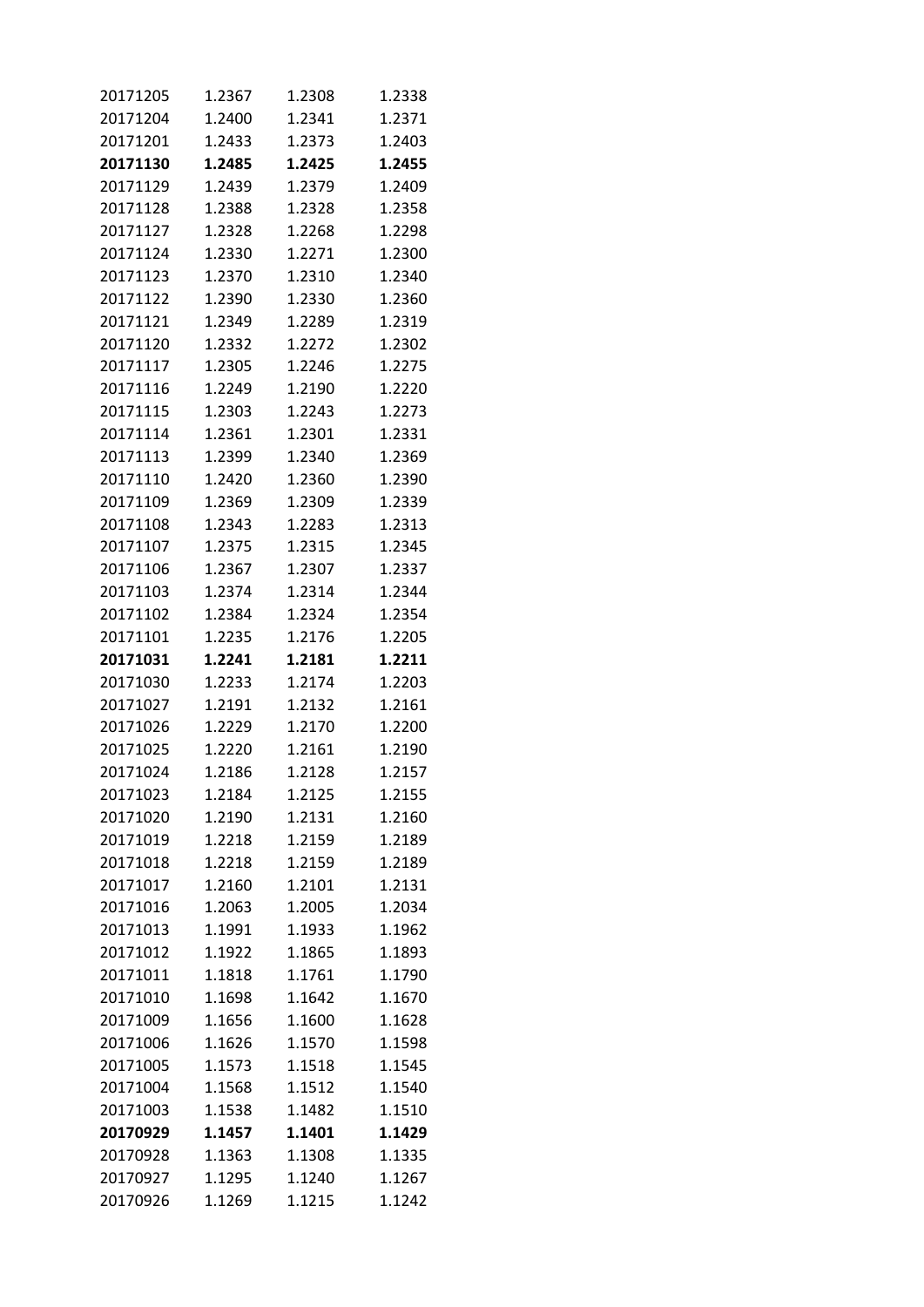| 20170925 | 1.1283 | 1.1229 | 1.1256 |
|----------|--------|--------|--------|
| 20170922 | 1.1310 | 1.1256 | 1.1283 |
| 20170921 | 1.1304 | 1.1249 | 1.1277 |
| 20170920 | 1.1279 | 1.1225 | 1.1252 |
| 20170919 | 1.1249 | 1.1194 | 1.1221 |
| 20170918 | 1.1222 | 1.1168 | 1.1195 |
| 20170915 | 1.1252 | 1.1198 | 1.1225 |
| 20170914 | 1.1236 | 1.1182 | 1.1209 |
| 20170913 | 1.1220 | 1.1166 | 1.1193 |
| 20170912 | 1.1169 | 1.1115 | 1.1142 |
| 20170911 | 1.1134 | 1.1080 | 1.1107 |
| 20170908 | 1.1147 | 1.1093 | 1.1120 |
| 20170907 | 1.1140 | 1.1087 | 1.1113 |
| 20170906 | 1.1128 | 1.1074 | 1.1101 |
| 20170905 | 1.1123 | 1.1069 | 1.1096 |
| 20170904 | 1.1166 | 1.1112 | 1.1139 |
| 20170901 | 1.1236 | 1.1182 | 1.1209 |
| 20170831 | 1.1209 | 1.1147 | 1.1178 |
| 20170830 | 1.1087 | 1.1026 | 1.1056 |
| 20170829 | 1.1027 | 1.0967 | 1.0997 |
| 20170828 | 1.1006 | 1.0946 | 1.0976 |
| 20170825 | 1.1007 | 1.0947 | 1.0977 |
| 20170824 | 1.0917 | 1.0857 | 1.0887 |
| 20170823 | 1.0879 | 1.0819 | 1.0849 |
| 20170822 | 1.0857 | 1.0798 | 1.0828 |
| 20170821 | 1.0819 | 1.0759 | 1.0789 |
| 20170818 | 1.0754 | 1.0695 | 1.0724 |
| 20170817 | 1.0741 | 1.0682 | 1.0712 |
| 20170816 | 1.0701 | 1.0642 | 1.0671 |
|          |        |        |        |
| 20170815 | 1.0644 | 1.0585 | 1.0614 |
| 20170814 | 1.0581 | 1.0523 | 1.0552 |
| 20170811 | 1.0670 | 1.0612 | 1.0641 |
| 20170810 | 1.0716 | 1.0657 | 1.0687 |
| 20170809 | 1.0707 | 1.0649 | 1.0678 |
| 20170808 | 1.0699 | 1.0640 | 1.0670 |
| 20170807 | 1.0735 | 1.0677 | 1.0706 |
| 20170804 | 1.0732 | 1.0673 | 1.0702 |
| 20170803 | 1.0695 | 1.0636 | 1.0666 |
| 20170802 | 1.0666 | 1.0607 | 1.0637 |
| 20170801 | 1.0635 | 1.0577 | 1.0606 |
| 20170731 | 1.0655 | 1.0597 | 1.0626 |
| 20170728 | 1.0626 | 1.0567 | 1.0596 |
| 20170727 | 1.0658 | 1.0600 | 1.0629 |
| 20170726 | 1.0624 | 1.0566 | 1.0595 |
| 20170725 | 1.0565 | 1.0507 | 1.0536 |
| 20170724 | 1.0529 | 1.0471 | 1.0500 |
| 20170721 | 1.0554 | 1.0496 | 1.0525 |
| 20170720 | 1.0462 | 1.0404 | 1.0433 |
| 20170719 | 1.0481 | 1.0424 | 1.0453 |
| 20170718 | 1.0448 | 1.0391 | 1.0420 |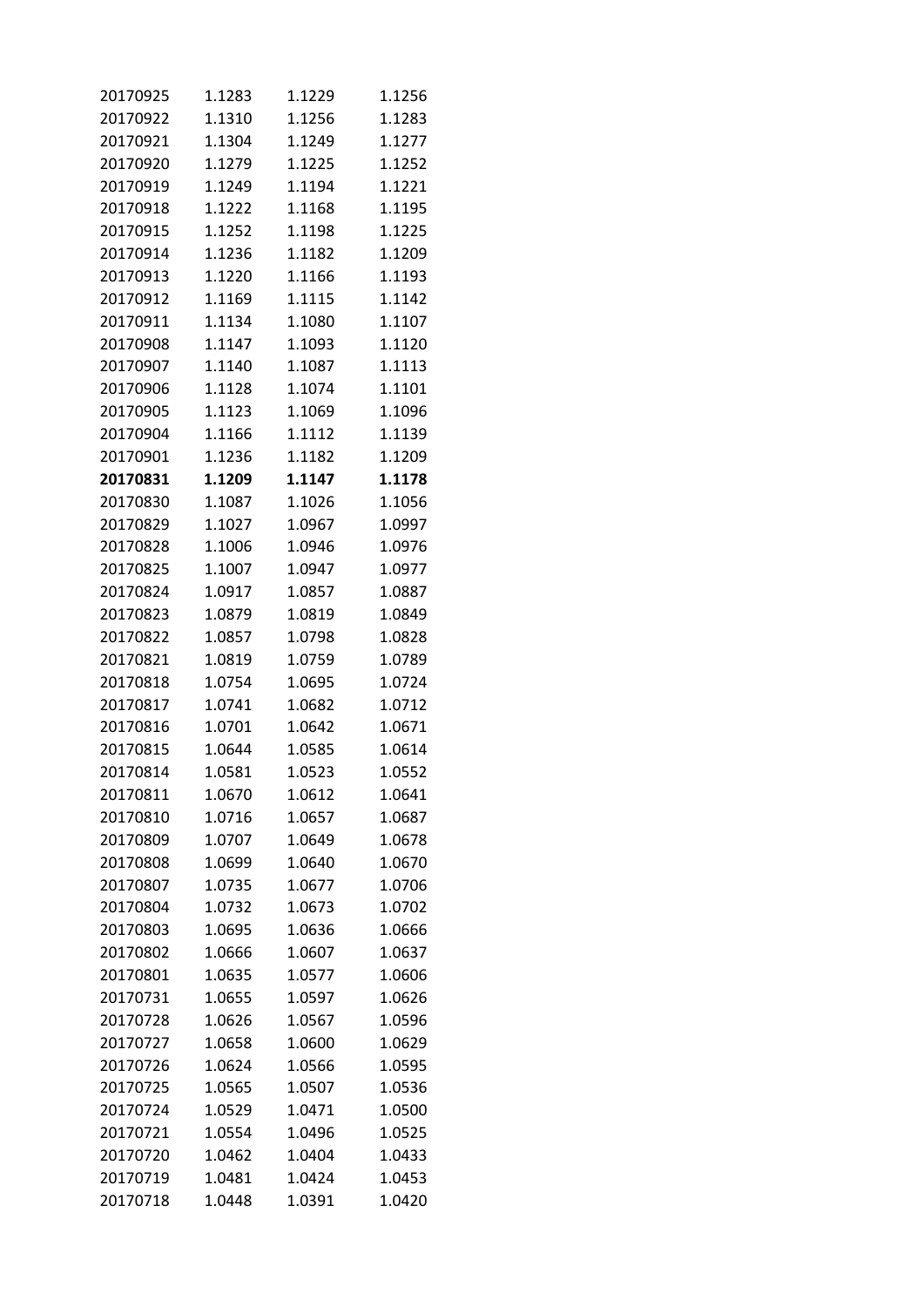| 20170717 | 1.0522 | 1.0464 | 1.0493 |        |
|----------|--------|--------|--------|--------|
| 20170714 | 1.0486 | 1.0429 | 1.0458 |        |
| 20170713 | 1.0447 | 1.0389 | 1.0418 |        |
| 20170712 | 1.0365 | 1.0308 | 1.0337 |        |
| 20170711 | 1.0339 | 1.0283 | 1.0311 |        |
| 20170710 | 1.0276 | 1.0220 | 1.0248 |        |
| 20170707 | 1.0329 | 1.0272 | 1.0300 |        |
| 20170706 | 1.0340 | 1.0283 | 1.0311 |        |
| 20170705 | 1.0333 | 1.0277 | 1.0305 |        |
| 20170704 | 1.0304 | 1.0248 | 1.0276 |        |
| 20170703 | 1.0250 | 1.0194 | 1.0222 |        |
| 20170630 | 1.0287 | 1.0230 | 1.0259 | 0.0029 |
| 20170629 | 1.0247 | 1.0191 | 1.0219 |        |
| 20170628 | 1.0084 | 1.0028 | 1.0056 |        |
| 20170627 | 1.0080 | 1.0024 | 1.0052 |        |
| 20170626 | 1.0100 | 1.0044 | 1.0072 |        |
| 20170623 | 1.0129 | 1.0074 | 1.0101 |        |
| 20170622 | 1.0094 | 1.0039 | 1.0067 |        |
| 20170621 | 1.0082 | 1.0027 | 1.0055 |        |
| 20170620 | 1.0102 | 1.0047 | 1.0075 |        |
| 20170619 | 1.0126 | 1.0070 | 1.0098 |        |
| 20170616 | 1.0087 | 1.0032 | 1.0059 |        |
| 20170615 | 1.0017 | 0.9962 | 0.9989 |        |
| 20170614 | 1.0098 | 1.0042 | 1.0070 |        |
| 20170613 | 0.9948 | 0.9893 | 0.9921 |        |
| 20170609 | 0.9955 | 0.9901 | 0.9928 |        |
| 20170608 | 0.9925 | 0.9871 | 0.9898 |        |
| 20170607 | 0.9927 | 0.9872 | 0.9899 |        |
| 20170606 | 0.9905 | 0.9815 | 0.9878 |        |
| 20170605 | 0.9947 | 0.9892 | 0.9919 |        |
| 20170602 | 0.9913 | 0.9859 | 0.9886 |        |
| 20170601 | 0.9879 | 0.9825 | 0.9852 |        |
| 20170531 | 0.9897 | 0.9843 | 0.9870 |        |
| 20170530 | 0.9808 | 0.9755 | 0.9782 |        |
| 20170529 | 0.9818 | 0.9764 | 0.9791 |        |
| 20170526 | 0.9845 | 0.9791 | 0.9818 |        |
| 20170525 | 0.9892 | 0.9837 | 0.9864 |        |
| 20170524 | 0.9897 | 0.9842 | 0.9870 |        |
| 20170523 | 0.9844 | 0.9790 | 0.9817 |        |
| 20170522 | 0.9817 | 0.9764 | 0.9791 |        |
| 20170519 | 0.9794 | 0.974  | 0.9767 |        |
| 20170518 | 0.9768 | 0.9714 | 0.9741 |        |
| 20170517 | 0.9830 | 0.9776 | 0.9803 |        |
| 20170516 | 0.9881 | 0.9827 | 0.9854 |        |
| 20170515 | 0.9846 | 0.9792 | 0.9819 |        |
| 20170512 | 0.9869 | 0.9815 | 0.9842 |        |
| 20170511 | 0.9897 | 0.9843 | 0.9870 |        |
| 20170510 | 0.9874 | 0.982  | 0.9847 |        |
| 20170509 | 0.9834 | 0.978  | 0.9807 |        |
| 20170508 | 0.9816 | 0.9762 | 0.9789 |        |
|          |        |        |        |        |